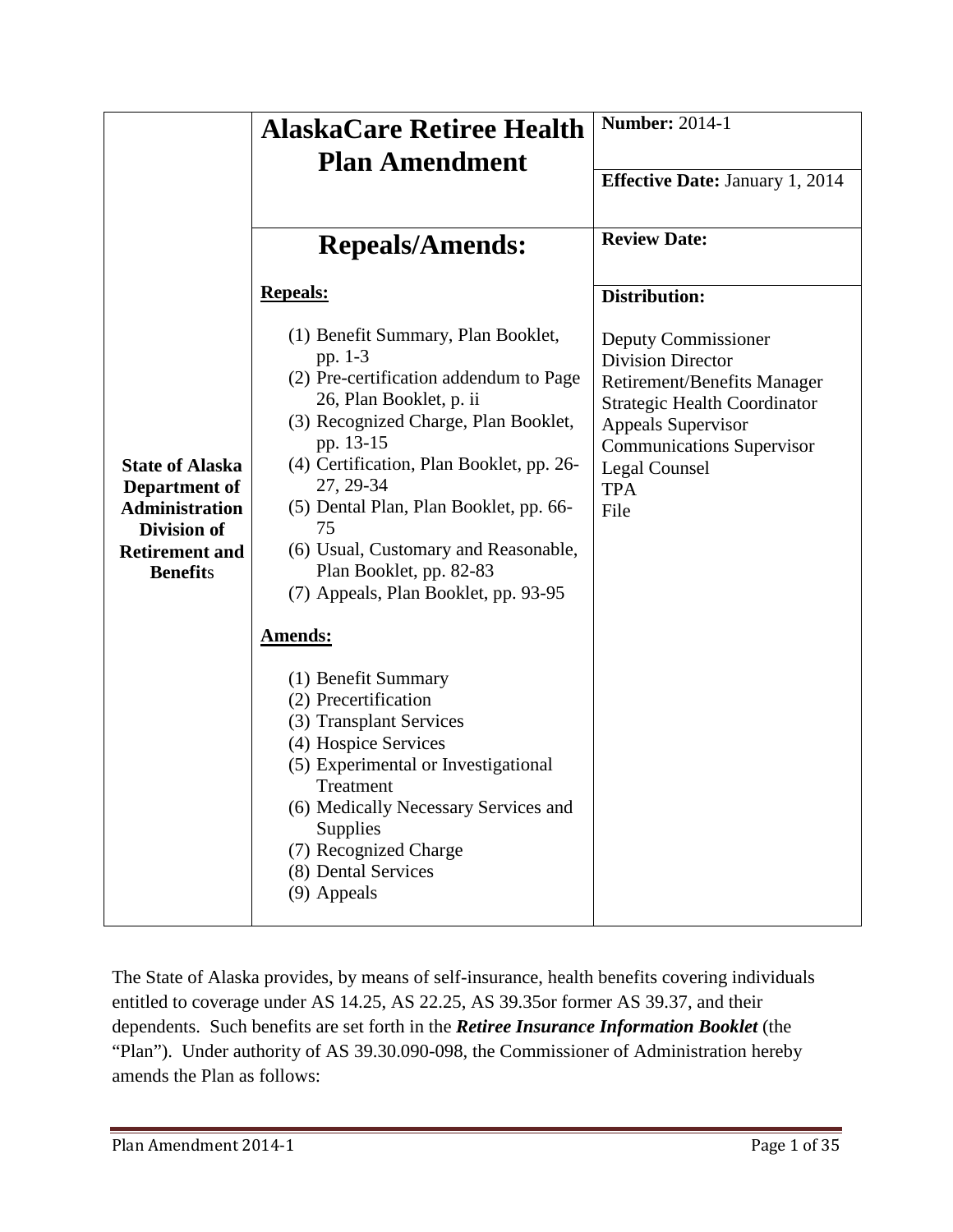### **Section 1: Repealed Provisions**

The following provisions of the Plan are hereby repealed:

- (1) Benefit Summary, Plan Booklet, pp. 1-3
- (2) Pre-certification addendum to Page 26, Plan Booklet, p. ii
- (3) Recognized Charge, Plan Booklet, pp. 13-15
- (4) Certification, Plan Booklet, pp. 26-27, 29-34
- (5) Dental Plan, Plan Booklet, pp. 66-75
- (6) Usual, Customary and Reasonable, Plan Booklet, pp. 82-83
- (7) Appeals, Plan Booklet, pp. 93-95

#### **Section 2: Amended Provisions**

## **(1) Benefit Summary**

The following summary of benefits is inserted at p. 1 of the Plan Booklet:

| Deductibles                                                          |              |  |  |  |  |  |  |
|----------------------------------------------------------------------|--------------|--|--|--|--|--|--|
| Annual individual deductible                                         | \$150        |  |  |  |  |  |  |
| Annual family unit deductible                                        | 3 per family |  |  |  |  |  |  |
| Coinsurance                                                          |              |  |  |  |  |  |  |
| Most medical expenses                                                | 80%          |  |  |  |  |  |  |
| Most medical expenses after out-of-pocket limit is<br>satisfied      | 100%         |  |  |  |  |  |  |
| Second surgical opinions                                             | 100%         |  |  |  |  |  |  |
| No deductible applies                                                |              |  |  |  |  |  |  |
| Preoperative testing                                                 | 100%         |  |  |  |  |  |  |
| No deductible applies                                                |              |  |  |  |  |  |  |
| Outpatient testing/surgery                                           | 100%         |  |  |  |  |  |  |
| No deductible applies                                                |              |  |  |  |  |  |  |
| Skilled nursing facility                                             | 100%         |  |  |  |  |  |  |
| In-patient mental disorder treatment without<br>precertification     | 50%          |  |  |  |  |  |  |
| Transplant services at an Institute of Excellence™<br>(IOE) facility | 80%          |  |  |  |  |  |  |

#### a. Medical Benefit Schedule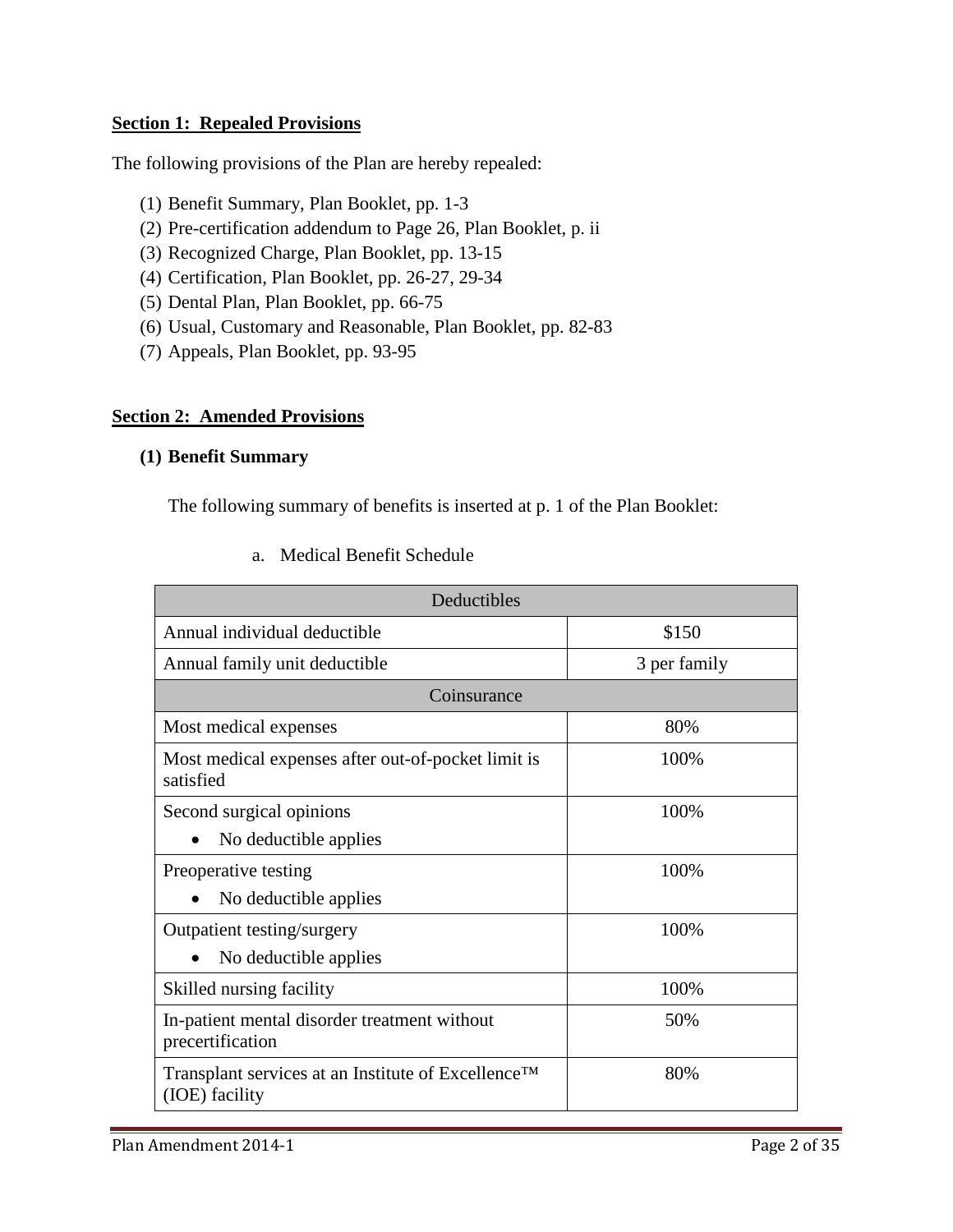| Transplant services at a non-Institute of<br>Excellence™ (IOE) facility or when out-of-network<br>provider is used                  | 60%                                                                              |
|-------------------------------------------------------------------------------------------------------------------------------------|----------------------------------------------------------------------------------|
| <b>Out-of-Pocket Limit</b>                                                                                                          |                                                                                  |
| Annual individual out-of-pocket limit                                                                                               | \$800                                                                            |
| Applies after the deductible is satisfied                                                                                           |                                                                                  |
| Expenses paid at a coinsurance rate different<br>than 80% do not apply against the out-of-<br>pocket limit                          |                                                                                  |
| <b>Benefit Maximums</b>                                                                                                             |                                                                                  |
| Individual lifetime maximum                                                                                                         | \$2,000,000                                                                      |
| Prescription drug expenses do not apply<br>against the lifetime maximum                                                             |                                                                                  |
| Individual limit per benefit year on substance abuse<br>treatment without precertification. Subject to<br>change every three years. | \$12,715                                                                         |
| Individual lifetime maximum on substance abuse<br>treatment without precertification. Subject to<br>change every three years.       | \$25,430                                                                         |
| Limit on travel for transplant services                                                                                             | \$10,000 per transplant<br>occurrence                                            |
| Travel benefits without precertification                                                                                            | No benefits will be paid                                                         |
| <b>Visit Limits</b>                                                                                                                 |                                                                                  |
| Home health care                                                                                                                    | 120 visits per<br>benefit year<br>Up to 4 hours $= 1$ visit                      |
| Outpatient hospice expenses                                                                                                         | Up to 8 hours<br>per day                                                         |
| Cognitive therapy, physical therapy, occupational<br>therapy, and speech therapy rehabilitation benefits                            | No more than 2 therapy<br>visits in a 24 hour period<br>Up to 1 hour $=$ 1 visit |
| Travel Benefits: Therapeutic treatments                                                                                             | one visit and one follow-<br>up per benefit year                                 |
| <b>Travel Benefits:</b>                                                                                                             |                                                                                  |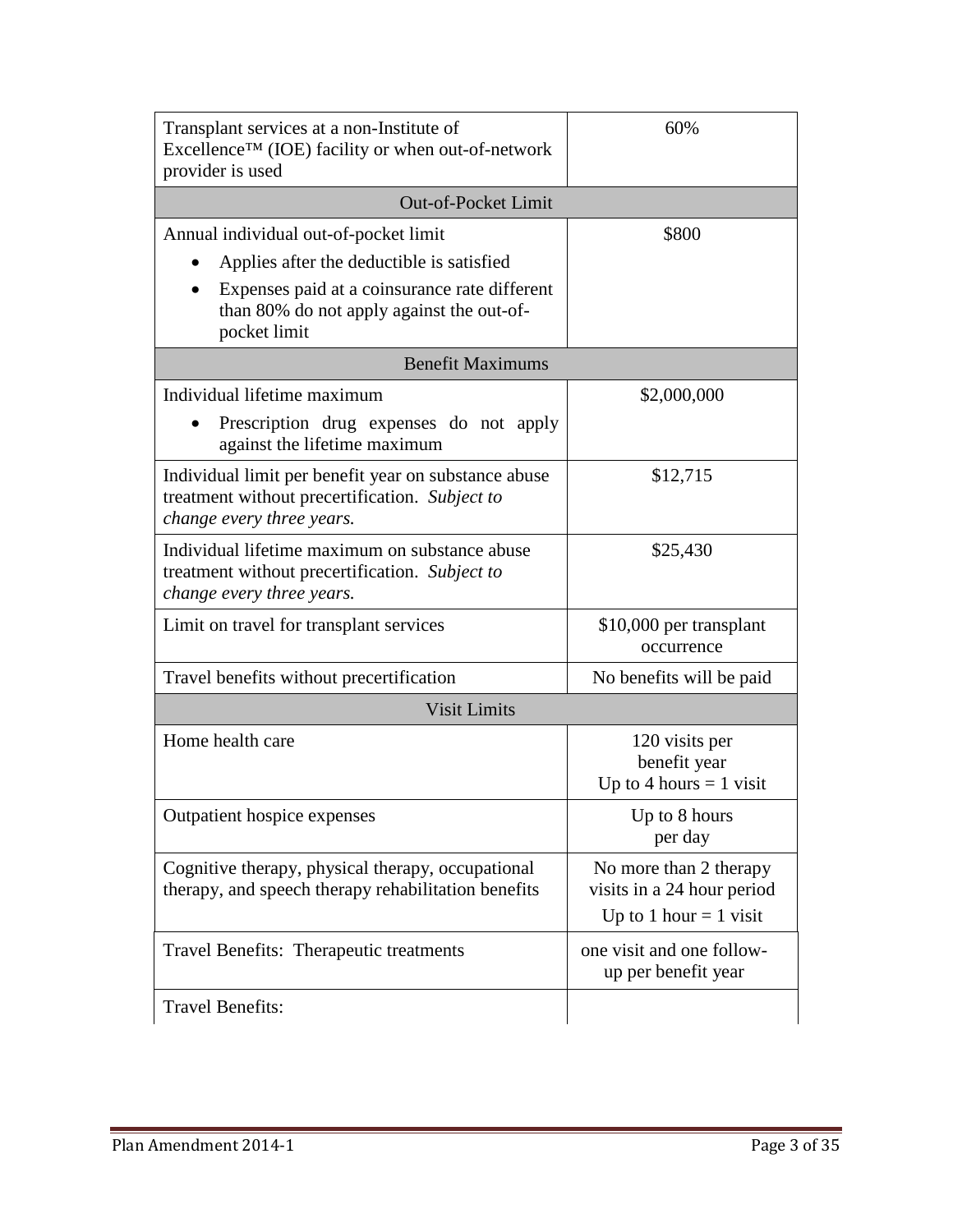| Prenatal/postnatal maternity care<br>Maternity delivery<br>Presurgical or postsurgical<br>Surgical procedure | one visit per benefit year               |  |  |  |  |
|--------------------------------------------------------------------------------------------------------------|------------------------------------------|--|--|--|--|
| <b>Travel Limitations</b>                                                                                    |                                          |  |  |  |  |
| Non-overnight stay traveling expenses                                                                        | \$31/day                                 |  |  |  |  |
| Overnight lodging                                                                                            | \$80/night                               |  |  |  |  |
| Overnight lodging (Transplants)                                                                              | \$50/person/night<br>\$100/night maximum |  |  |  |  |
| Companion expenses                                                                                           | \$31/night                               |  |  |  |  |
| <b>Precertification Penalties</b>                                                                            |                                          |  |  |  |  |
| A \$400 benefit reduction applies if you fail to obtain precertification for certain<br>medical services.    |                                          |  |  |  |  |

b. Prescription Drug Schedule

|                                            | Generic up to 90 Day<br>or 100 Unit Supply | Brand Name up to<br>90 Day or 100 Unit<br>Supply |  |  |
|--------------------------------------------|--------------------------------------------|--------------------------------------------------|--|--|
| Network pharmacy<br>copayment              | \$4                                        | \$8                                              |  |  |
| Mail order copayment                       | \$0                                        | \$0                                              |  |  |
| <b>Supply Limit</b>                        |                                            |                                                  |  |  |
| Depo-Provera<br>(injectable contraceptive) | 5 vials per benefit year                   |                                                  |  |  |

c. Dental Benefit Schedule (if elected)

| Deductibles                                                                           |      |  |  |  |  |
|---------------------------------------------------------------------------------------|------|--|--|--|--|
| Annual individual deductible                                                          | \$50 |  |  |  |  |
| Applies to Class II (restorative) and Class III<br>$\bullet$<br>(prosthetic) services |      |  |  |  |  |
| Coinsurance                                                                           |      |  |  |  |  |
| Class I (preventive) services                                                         | 100% |  |  |  |  |
| Class II (restorative) services                                                       | 80%  |  |  |  |  |
| Class III (prosthetic) services                                                       | 50%  |  |  |  |  |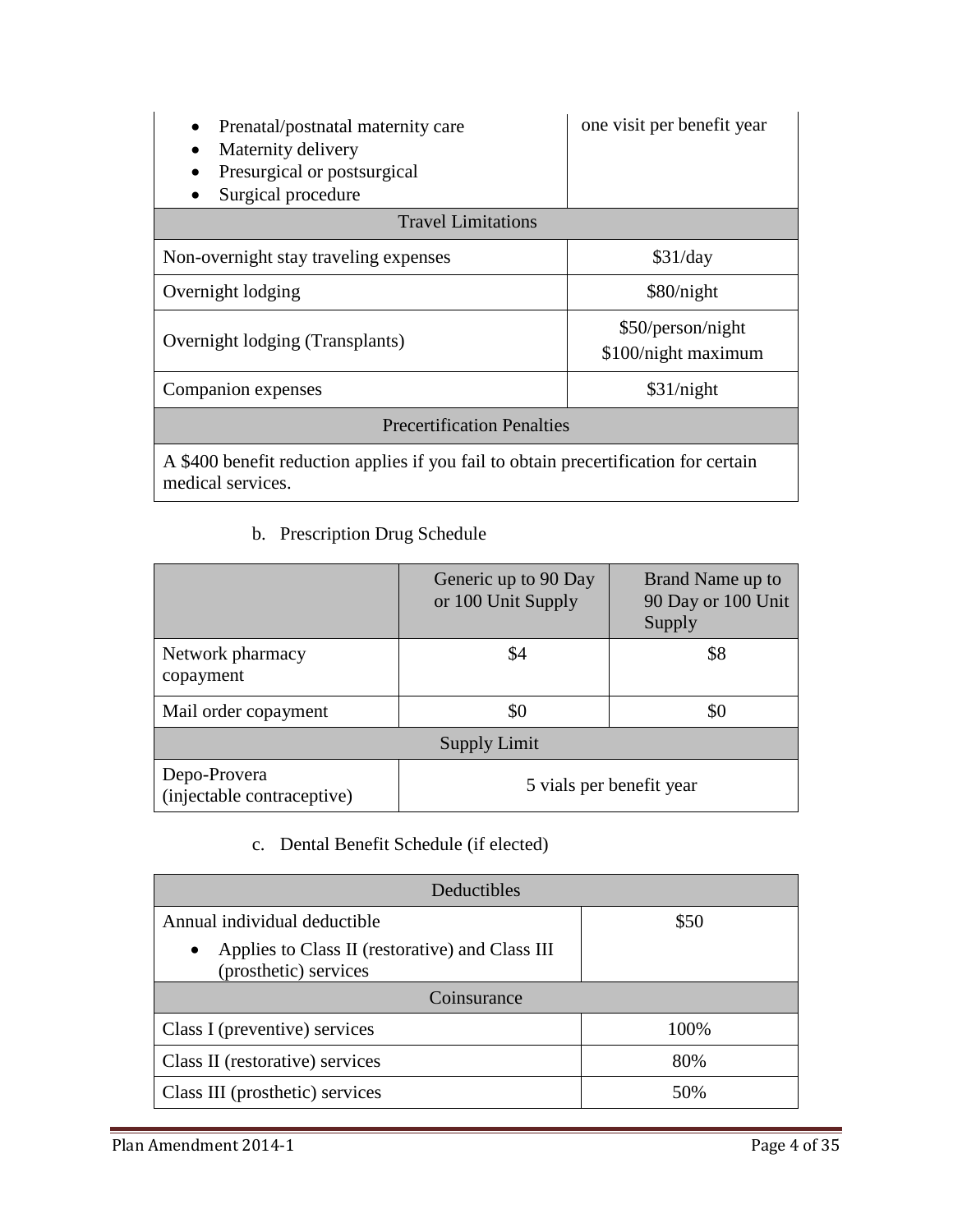|                           | <b>Benefit Maximums</b> |         |
|---------------------------|-------------------------|---------|
| Annual individual maximum |                         | \$2,000 |

d. Vision Benefit Schedule (if elected)

| Coinsurance                               |                                    |  |  |  |
|-------------------------------------------|------------------------------------|--|--|--|
| All services                              | 80%                                |  |  |  |
| <b>Benefit Maximums</b>                   |                                    |  |  |  |
| Examinations                              | one per benefit year               |  |  |  |
| Lenses                                    | two per benefit year               |  |  |  |
| Frames                                    | one set every two benefit<br>years |  |  |  |
| Aphakic and contact lens lifetime maximum | \$400                              |  |  |  |

#### e. Audio Benefit Schedule (if elected)

| Coinsurance                                                  |         |  |  |  |
|--------------------------------------------------------------|---------|--|--|--|
| All services                                                 | 80%     |  |  |  |
| <b>Benefit Maximums</b>                                      |         |  |  |  |
| Individual limit                                             | \$2,000 |  |  |  |
| Maximum applies to a rolling 36 month<br>$\bullet$<br>period |         |  |  |  |

## **(2) Precertification**

Insert at p. 26, Plan Booklet:

## **1. Precertification**

Certain services, such as inpatient stays, certain tests and procedures, and outpatient surgery require precertification. Precertification is a process that helps you and your physician determine whether the services being recommended are covered expenses under the plan. It also allows Aetna to help your provider coordinate your transition from an inpatient setting to an outpatient setting (called discharge planning), and to register you for specialized programs or case management when appropriate.

You do not need to precertify services if the plan is secondary to coverage you have from another health plan, including Medicare.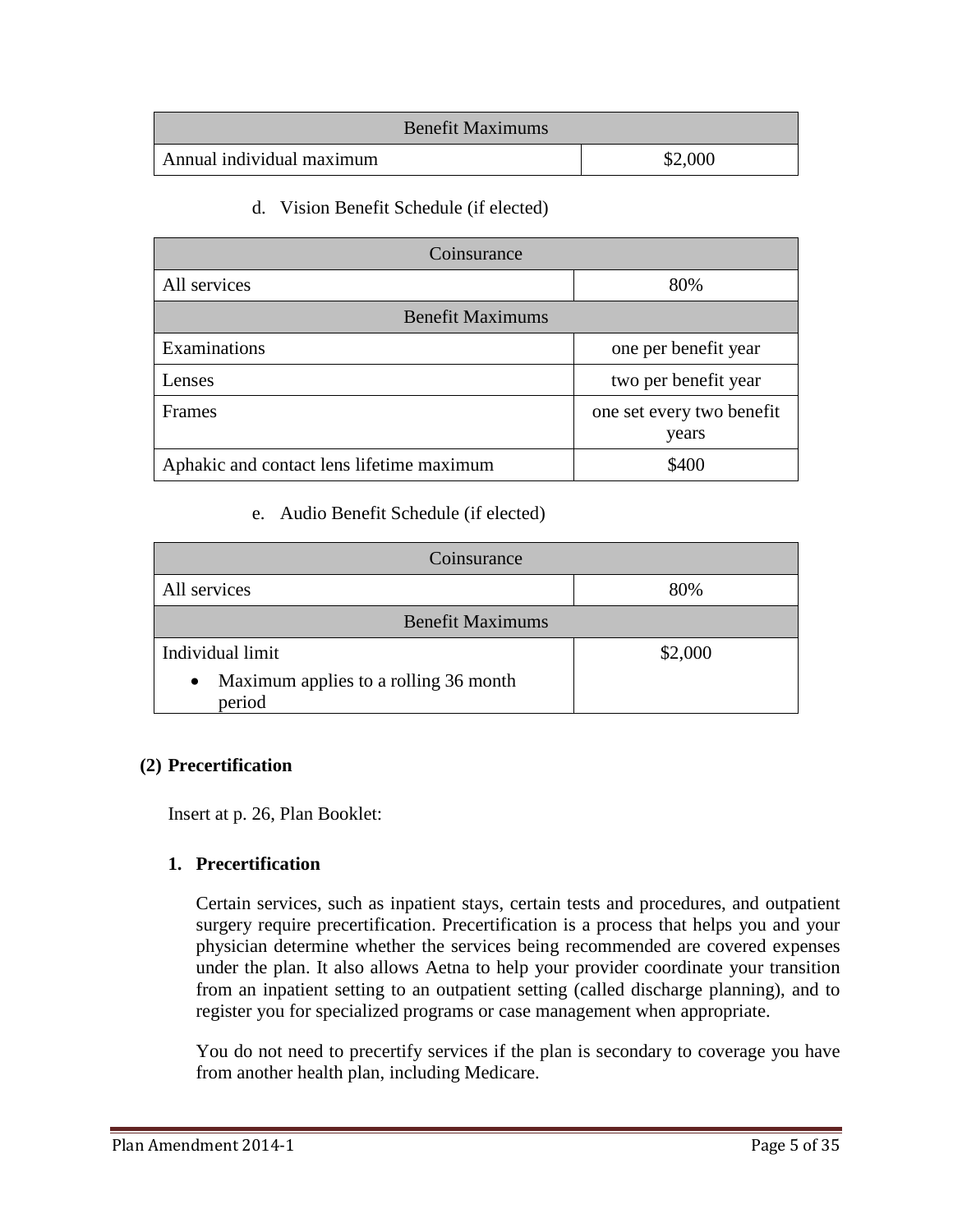You do not need to precertify services provided by a network provider. Network providers will be responsible for obtaining the necessary precertification for you. Since precertification is the provider's responsibility, there is no additional out-ofpocket cost to you as a result of a network provider's failure to precertify services.

When you receive services from an out-of-network provider, you are responsible for obtaining the necessary precertification from Aetna for any services or supplies that require precertification as described in section 3, *Services Requiring Precertification*. If you do not precertify, your benefits may be reduced or the medical plan may not pay any benefits.

# **2. The Precertification Process**

Prior to being hospitalized or receiving certain other medical services or supplies, there are certain precertification procedures that must be followed.

You or a member of your family, a hospital staff member, or the attending physician, must notify Aetna to precertify the admission or medical services and expenses prior to receiving any of the services or supplies that require precertification under the medical plan. To obtain precertification, call Aetna at the telephone number listed on your ID card in accordance with the following timelines:

| For non-emergency        | You, your physician or the facility must to call     |  |  |  |  |
|--------------------------|------------------------------------------------------|--|--|--|--|
| admissions:              | and request precertification at least 14 days before |  |  |  |  |
|                          | the date you are scheduled to be admitted.           |  |  |  |  |
| For an emergency         | You or your physician must call prior to the         |  |  |  |  |
| outpatient medical       | outpatient care, treatment or procedure, if          |  |  |  |  |
| condition:               | possible, or as soon as reasonably possible.         |  |  |  |  |
| For an emergency         | You, your physician or the facility must call        |  |  |  |  |
| admission:               | within 48 hours or as soon as reasonably possible    |  |  |  |  |
|                          | after you have been admitted.                        |  |  |  |  |
| For an urgent admission: | You, your physician or the facility must call        |  |  |  |  |
|                          | before you are scheduled to be admitted.             |  |  |  |  |
| For outpatient           | You or your physician must call at least 14 days     |  |  |  |  |
| non-emergency medical    | before the outpatient care is provided, or the       |  |  |  |  |
| services requiring       | treatment or procedure is scheduled.                 |  |  |  |  |
| precertification:        |                                                      |  |  |  |  |

Aetna will provide a written notification to you and your physician of the precertification decision. If Aetna precertifies your supplies or services, the approval is good for 60 days as long as you remain enrolled in the medical plan.

When you have an inpatient admission to a facility, Aetna will notify you, your physician and the facility about your precertified length of stay. If your physician recommends that your stay be extended, additional days will need to be precertified. You, your physician, or the facility must call Aetna at the number on your ID card as soon as reasonably possible, but no later than the final authorized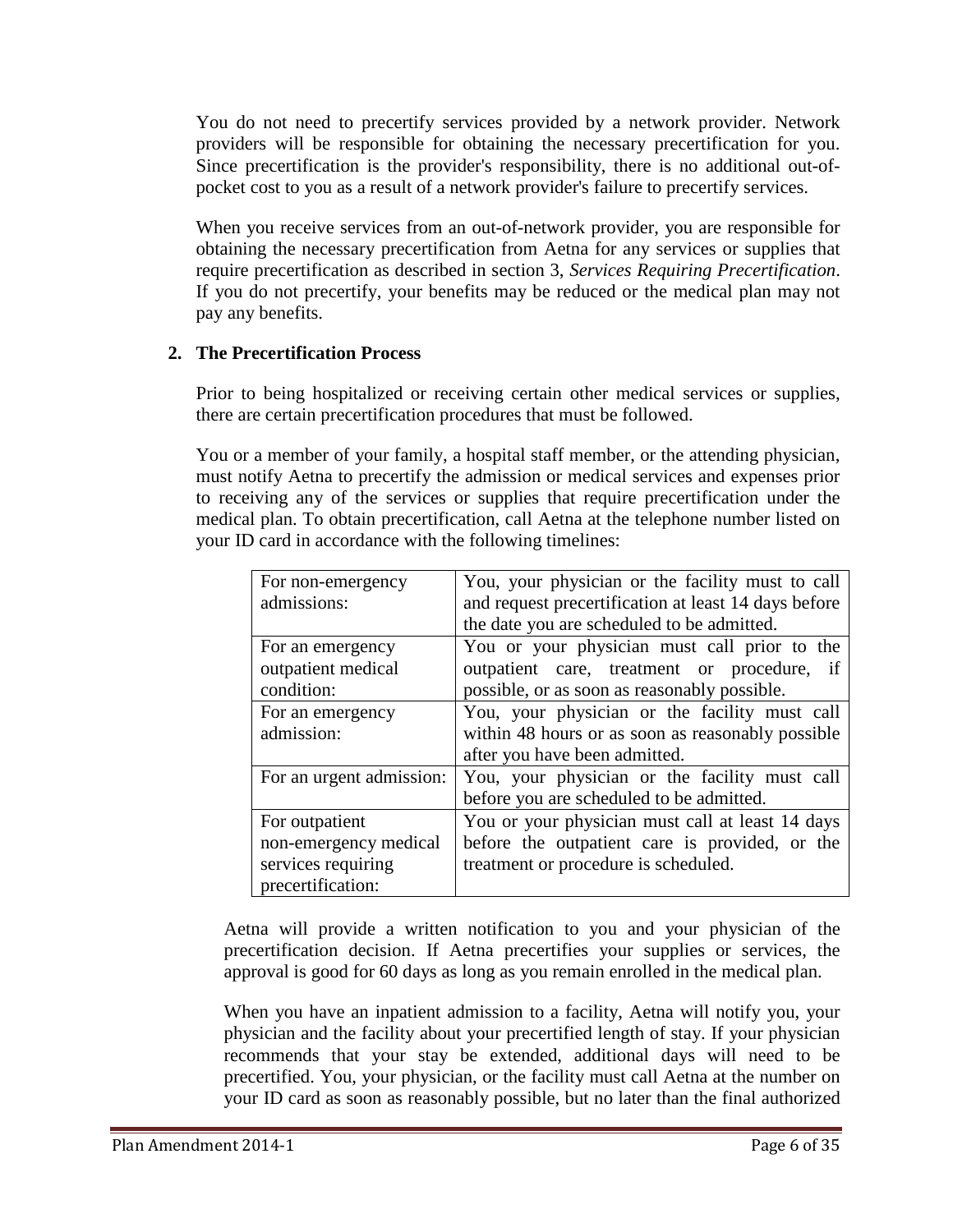day. Aetna will review and process the request for an extended stay. You and your physician will receive a notification of an approval or denial.

If Aetna determines that the stay or services and supplies are not covered expenses, the notification will explain why and how Aetna's decision can be appealed. You or your provider may request a review of the precertification decision in accordance with the claim review procedures of the Plan Booklet.

## **3. Services Requiring Precertification**

The following list identifies those services and supplies requiring precertification under the medical plan. Language set forth in parenthesis in the precertification list is provided for descriptive purposes only and does not serve as a limitation on when precertification is required.

Precertification is required for the following types of medical expenses:

- Stays in a hospital
- Stays in a skilled nursing facility
- Stays in a rehabilitation facility
- $\blacksquare$  Stays in a hospice facility
- Outpatient hospice care
- Stays in a residential treatment facility for treatment of mental disorders and substance abuse
- Partial confinement treatment for treatment of mental disorders and substance abuse
- Home health care
- Private duty nursing care
- Transportation (non-emergent) by fixed wing aircraft (plane)
- **Transportation (non-emergent) by ground ambulance**
- Autologous chondrocyte implantation, Carticel (injection into the knee of cartilage cells grown from tissue cultures)
- Cochlear implant (surgical implant of a device into the ear to try to improve hearing)
- Cognitive skills development
- Customized braces (physical  $-$  i.e., non-orthodontic braces)
- Dental implants and oral appliances
- Dialysis visits
- Dorsal column (lumbar) neurostimulators: trial or implantation (for relief of severe pain)
- Electric or motorized wheelchairs and scooters
- Gastrointestinal tract imaging through capsule endoscopy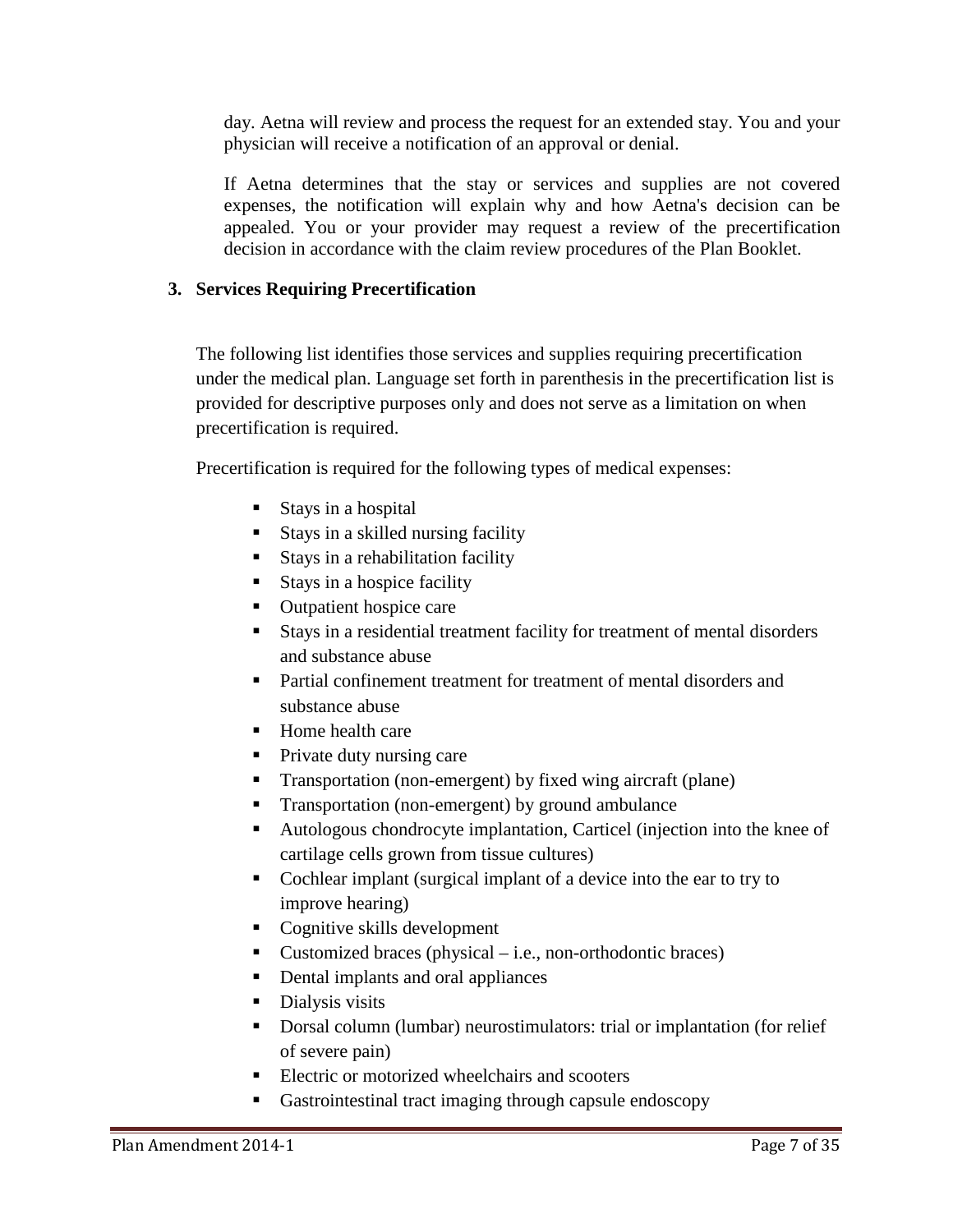- **Hyperbaric oxygen therapy**
- Limb prosthetics
- Oncotype DX (a method for testing for genes that are in cancer cells)
- Orthognathic surgery procedures, bone grafts, osteotomies and surgical management of the temporomandibular joint (reconstructive surgeries to attempt to correct structural abnormalities of the jaw bones)
- **C**rgan transplants
- Osseointegrated implant
- Osteochondral allograft/knee (grafting of cartilage and bone from a cadaver to the knee joint)
- Proton beam radiotherapy
- Reconstruction or other procedures that may be considered cosmetic
- Surgical spinal procedures
- Uvulopalatopharyngoplasty, including laser-assisted procedures (surgery to reconfigure the soft palate to try to help with sleep apnea)
- Ventricular assist devices
- MRI-knee
- $\blacksquare$  MRI-spine
- Intensive outpatient programs for treatment of mental disorders and substance abuse, including:
	- Psychological testing
	- Amytal interview
	- Electroconvulsive therapy
	- Neuropsychological testing
	- Outpatient detoxification
	- Psychiatric home care services
- Travel

## **4. How Failure to Precertify Affects your Benefits**

A precertification benefit reduction will be applied to the benefits paid if you fail to obtain a required precertification prior to incurring medical expenses. This means that Aetna will reduce the amount paid towards your coverage, or your expenses may not be covered. You will be responsible for the unpaid balance of the bills.

You are responsible for obtaining the necessary precertification from Aetna prior to receiving services from an out-of-network provider. Your provider may precertify your treatment for you; however, you should verify with Aetna prior to the procedure that the provider has obtained precertification from Aetna. If your treatment is not precertified by you or your provider, the benefit payable will be reduced as follows: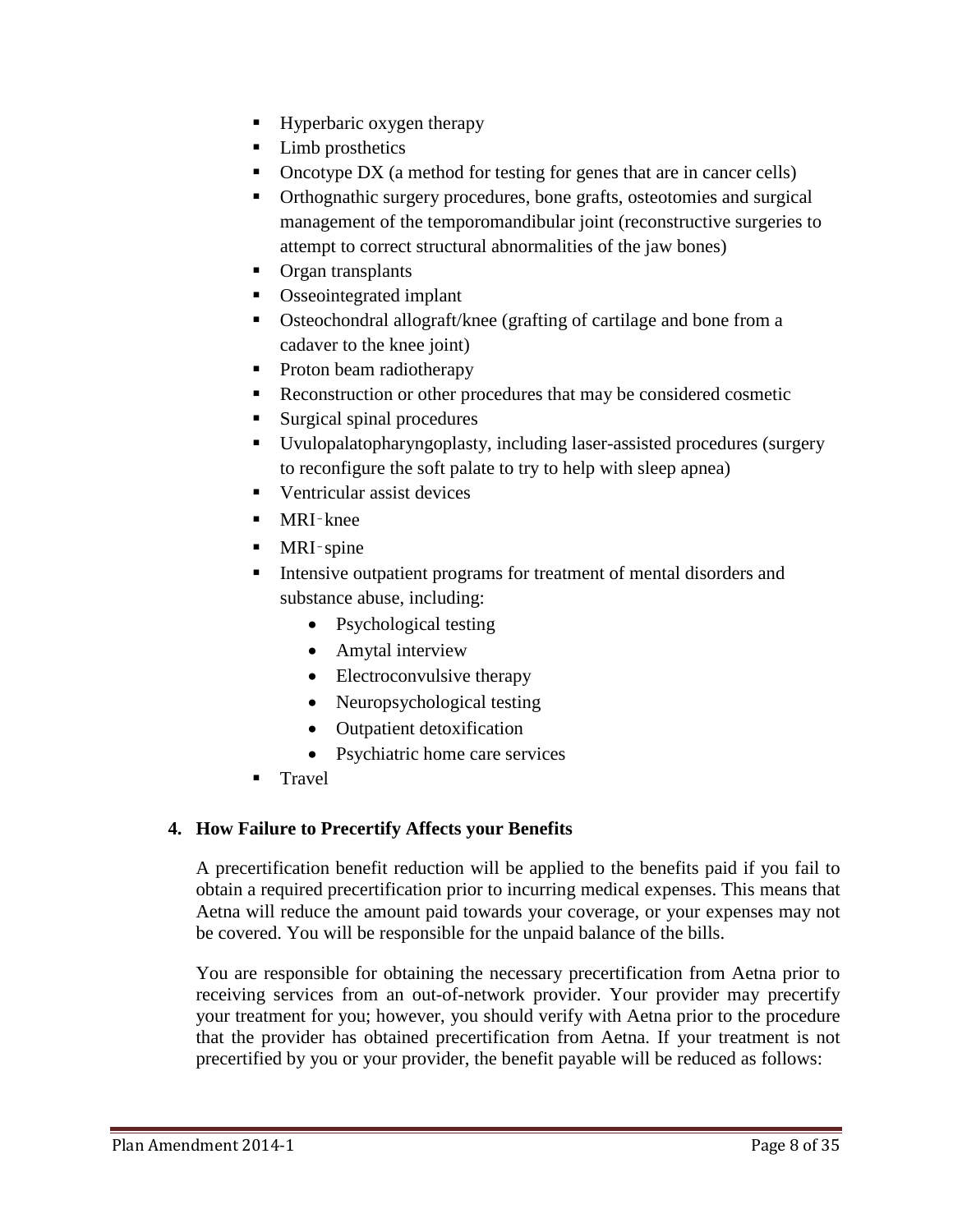- Except as otherwise provided below, Aetna will apply a \$400 benefit reduction for failure to obtain precertification for the medical services listed in section 3 above, *Services Requiring Precertification*.
- If precertification of inpatient treatment for a mental disorder was not requested, your coinsurance for mental disorder benefits will be 50%.
- If precertification of travel expenses was not requested, no travel benefits will be paid.

# (3) **Transplant Services**

Transplant services are covered as follows:

a. Covered Expenses

Covered expenses include charges incurred during a transplant occurrence. The following will be considered to be one transplant occurrence once it has been determined that you or one of your dependents may require an organ transplant. Organ means solid organ, stem cell, bone marrow, and tissue.

- Heart
- $\blacksquare$  Lung
- Heart/lung
- Simultaneous pancreas kidney (SPK)
- Pancreas
- Kidney
- $\blacksquare$  Liver
- $\blacksquare$  Intestine
- Bone marrow/stem cell
- **Multiple organs replaced during one transplant surgery**
- Tandem transplants (stem cell)
- **Sequential transplants**
- Re-transplant of same organ type within 180 days of the first transplant
- Any other single organ transplant, unless otherwise excluded under the medical plan.

The following will be considered to be more than one transplant occurrence:

- Autologous blood/bone marrow transplant followed by allogenic blood/bone marrow transplant (when not part of a tandem transplant)
- Allogenic blood/bone marrow transplant followed by an autologous blood/bone marrow transplant (when not part of a tandem transplant)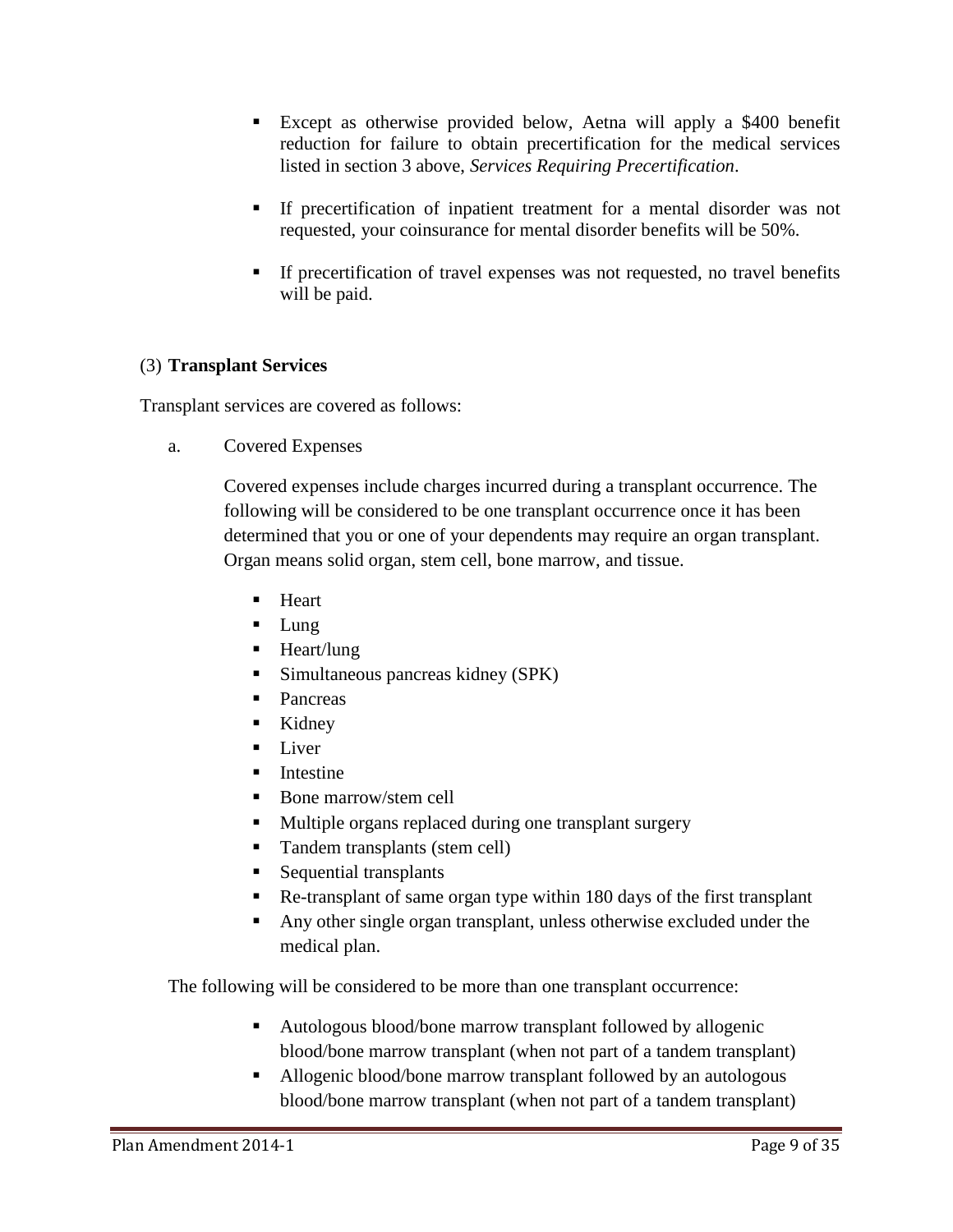- Re-transplant after 180 days of the first transplant
- Pancreas transplant following a kidney transplant
- A transplant necessitated by an additional organ failure during the original transplant surgery/process
- More than one transplant when not performed as part of a planned tandem or sequential transplant, (e.g., a liver transplant with subsequent heart transplant)

### b. Network Level of Benefits

The network level of benefits is paid only for a treatment received at a facility designated by the medical plan as an Institute of Excellence™ (IOE) for the type of transplant being performed. Each IOE facility has been selected to perform only certain types of transplants. Services obtained from a facility that is not designated as an IOE for the transplant being performed will be covered as out-ofnetwork services and supplies, even if the facility is a network provider or IOE for other types of services.

The medical plan covers:

- Charges made by a physician or transplant team
- Charges made by a hospital, outpatient facility or physician for the medical and surgical expenses of a live donor, but only to the extent not covered by another health plan or program
- Related supplies and services provided by the facility during the transplant process. These services and supplies may include: physical, speech and occupational therapy; bio-medicals and immunosuppressants; and home health care expenses and home infusion services
- Charges for activating the donor search process with national registries.
- Compatibility testing of prospective organ donors who are immediate family members. For the purpose of this coverage, an "immediate" family member is defined as a first-degree biological relative. These are your biological parents, siblings or children
- Inpatient and outpatient expenses directly related to a transplant.

## c. Levels of Transplant Care

Covered expenses are typically incurred during the four phases of transplant care described below. Expenses incurred for one transplant during these four phases of care will be considered one transplant occurrence.

A transplant occurrence is considered to begin at the point of evaluation for a transplant and end either 180 days from the date of the transplant or upon the date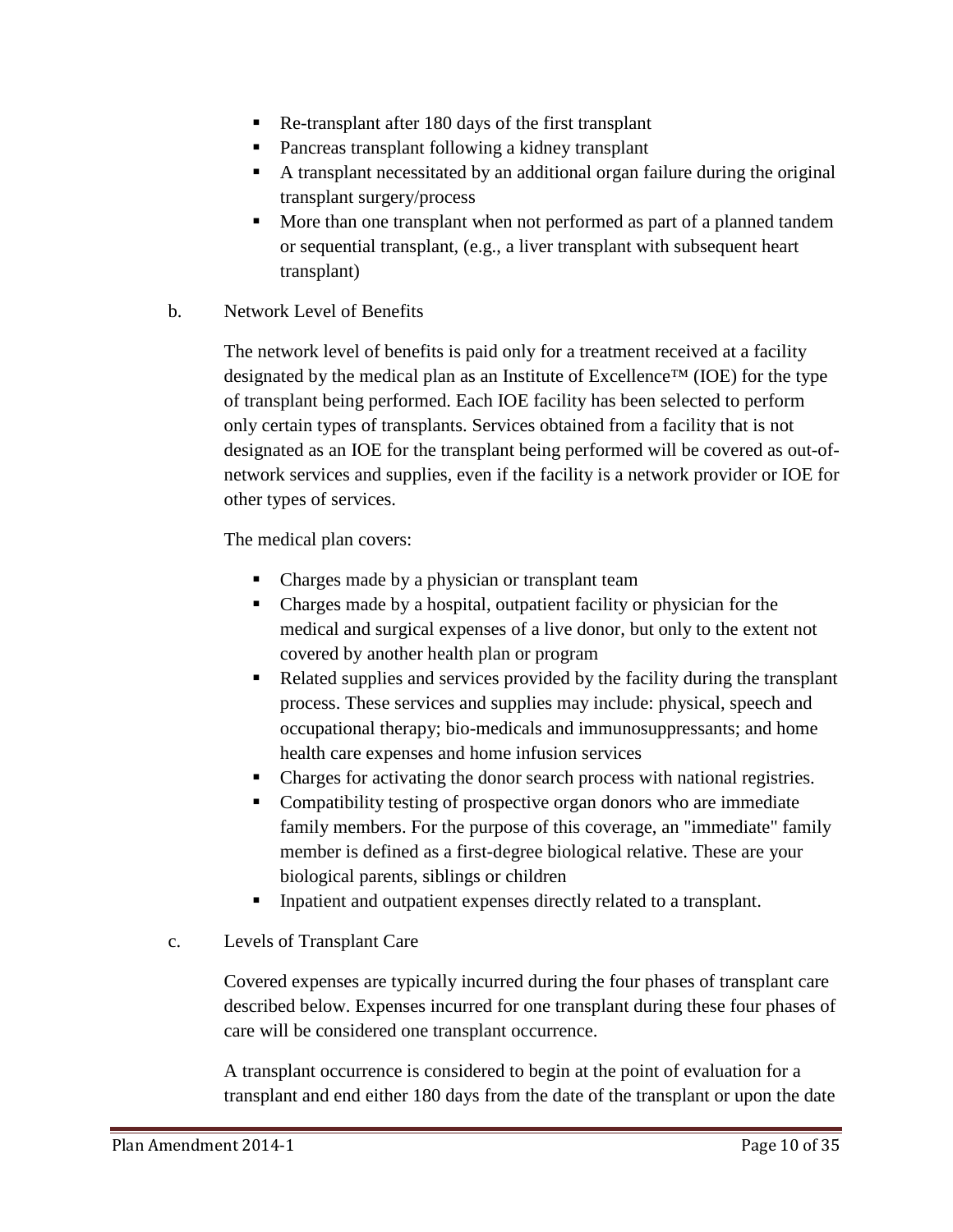you are discharged from the hospital or outpatient facility for the admission or visit(s) related to the transplant, whichever is later.

The four phases of one transplant occurrence and a summary of covered transplant expenses during each phase are:

- 1. Pre-transplant evaluation/screening: Includes all transplant-related professional and technical components required for assessment, evaluation and acceptance into a transplant facility's transplant program.
- 2. Pre-transplant/candidacy screening: Includes Human Leukocyte Antigen (HLA) typing/compatibility testing of prospective organ donors who are immediate family members.
- 3. Transplant event: Includes inpatient and outpatient services for all covered transplant-related health services and supplies provided to you and a donor during the one or more surgical procedures or medical therapies for a transplant; prescription drugs provided during your inpatient stay or outpatient visit(s), including bio-medical and immunosuppressant drugs; physical, speech or occupational therapy provided during your inpatient stay or outpatient visit(s); cadaveric and live donor organ procurement.
- 4. Follow-up care: Includes all covered transplant expenses; home health care services; home infusion services; and transplant-related outpatient services rendered within 180 days from the date of the transplant event.

If you are a participant in the Institute of Excellence<sup>TM</sup> (IOE) program, the program will coordinate all solid organ and bone marrow transplants and other specialized care you need. Any covered expenses you incur from an IOE facility will be considered network services and supplies.

d. Limitations

Unless specified above, not covered under this benefit are charges incurred for:

- Outpatient drugs including bio-medicals and immunosuppressants not expressly related to an outpatient transplant occurrence
- Services that are covered under any other benefit under this medical plan
- Services and supplies furnished to a donor when the recipient is not covered under the medical plan
- Home infusion therapy after the transplant occurrence
- Harvesting or storage of organs, without the expectation of immediate transplantation for an existing illness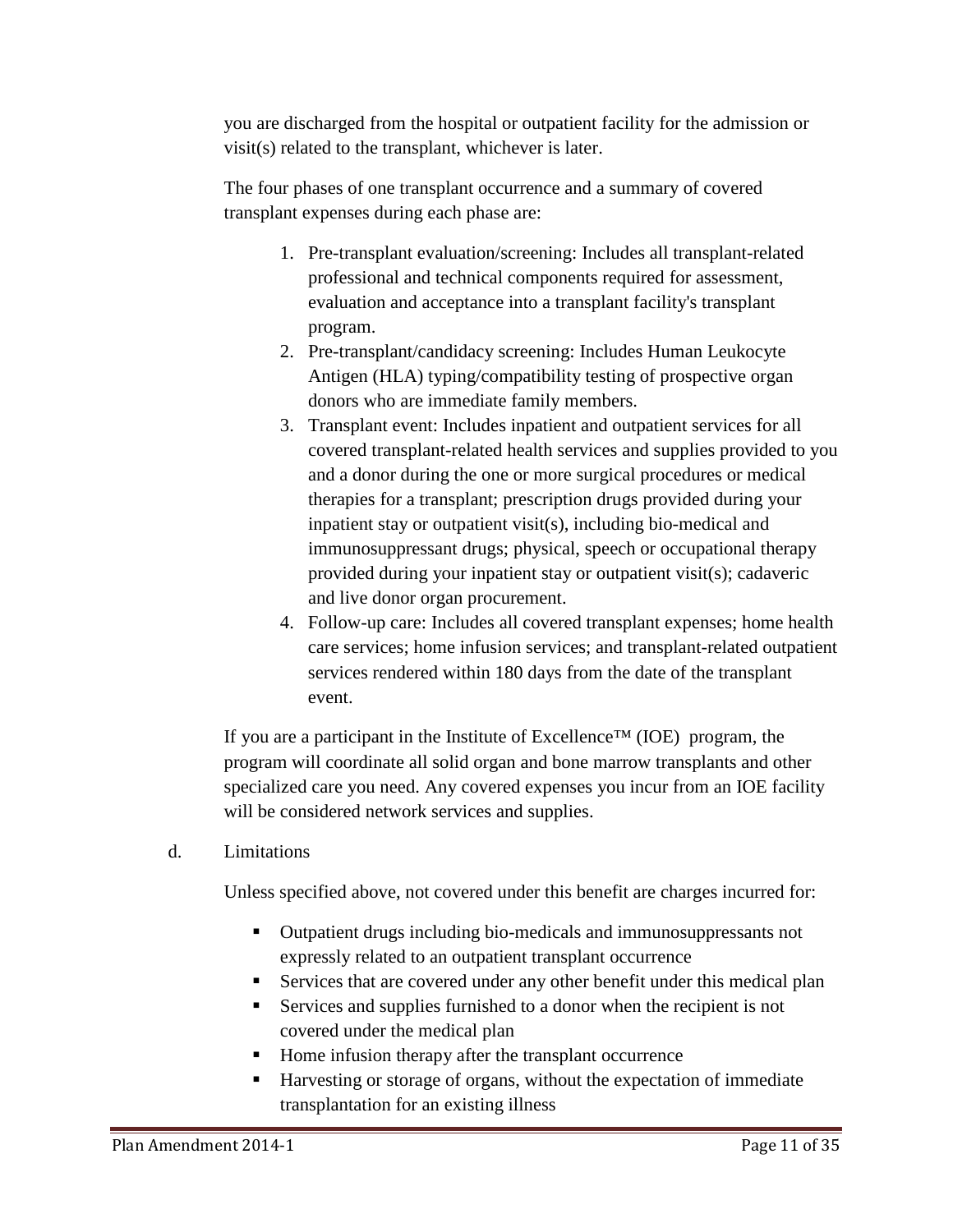- Harvesting and/or storage of bone marrow, tissue or stem cells, without the expectation of transplantation within 12 months for an existing illness
- Cornea (Corneal Graft with Amniotic Membrane) or Cartilage (autologous chondrocyte or autologous osteochondral mosaicplasty) transplants, unless otherwise authorized by Aetna.
- e. Network of Transplant Specialist Facilities

Through the IOE network, you will have access to a provider network that specializes in transplants. Benefits will be reduced by 20% if a non-IOE or out of network provider is used. In addition, some expenses are payable only within the IOE network. The IOE facility must be specifically approved and designated by Aetna to perform the procedure you require. Each facility in the IOE network has been selected to perform only certain types of transplants, based on quality of care and successful clinical outcomes.

## **(4) Hospice Services**

Hospice services are covered as follows:

Covered expenses include charges made by the following furnished to you for hospice care when given as part of a hospice care program.

a. Facility Expenses

Covered expenses include charges made by a hospital, hospice facility or skilled nursing facility for:

- Room and board and other services and supplies furnished during a stay for pain control and other acute and chronic symptom management
- Services and supplies furnished to you on an outpatient basis
- b. Outpatient Hospice Expenses

Covered expenses include charges made on an outpatient basis by a hospice care agency for:

- Part-time or intermittent nursing care by a registered nurse or licensed practical nurse for up to eight hours a day
- Part-time or intermittent home health aide services to care for you up to eight hours a day
- Medical social services under the direction of a physician. These include but are not limited to: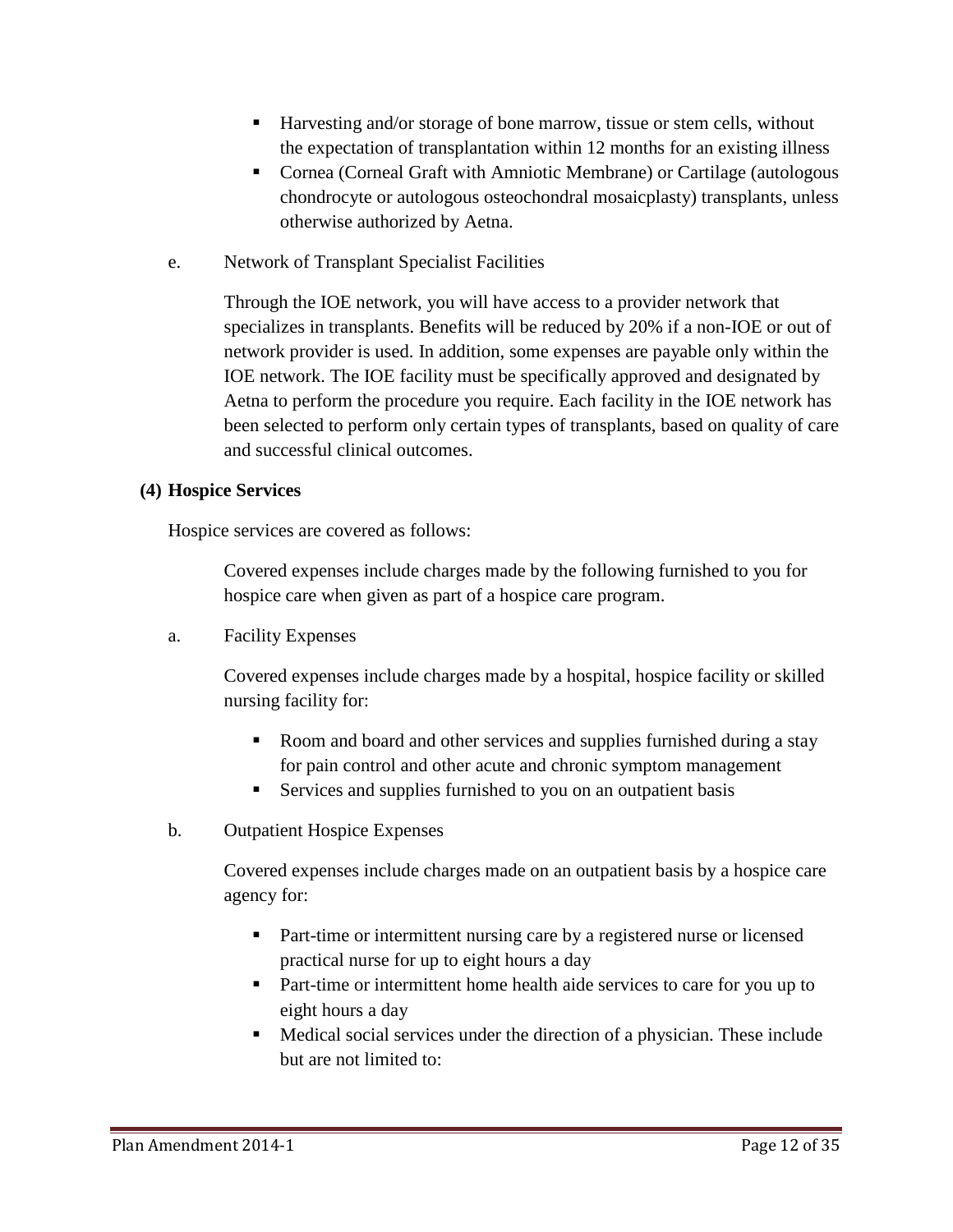- Assessment of your social, emotional and medical needs, and your home and family situation
- Identification of available community resources
- Assistance provided to you to obtain resources to meet your assessed needs.
- Physical and occupational therapy
- Consultation or case management services by a physician
- Medical supplies
- **Prescription drugs**
- Dietary counseling
- Psychological counseling

Charges made by the providers below if they are not an employee of a hospice care agency and such agency retains responsibility for your care:

- A physician for a consultation or case management
- A physical or occupational therapist
- A home health care agency for:
	- Physical and occupational therapy
	- Part-time or intermittent home health aide services for your care up to eight hours a day
	- Medical supplies
	- Prescription drugs
	- Psychological counseling
	- Dietary counseling

Unless specified above, not covered under this benefit are charges for:

- Daily room and board charges over the semi-private room rate
- Funeral arrangements
- Pastoral counseling
- Financial or legal counseling. This includes estate planning and the drafting of a will
- **Homemaker or caretaker services. These are services which are not solely** related to your care. These include, but are not limited to, sitter or companion services for either you or other family members, transportation, or maintenance of the house.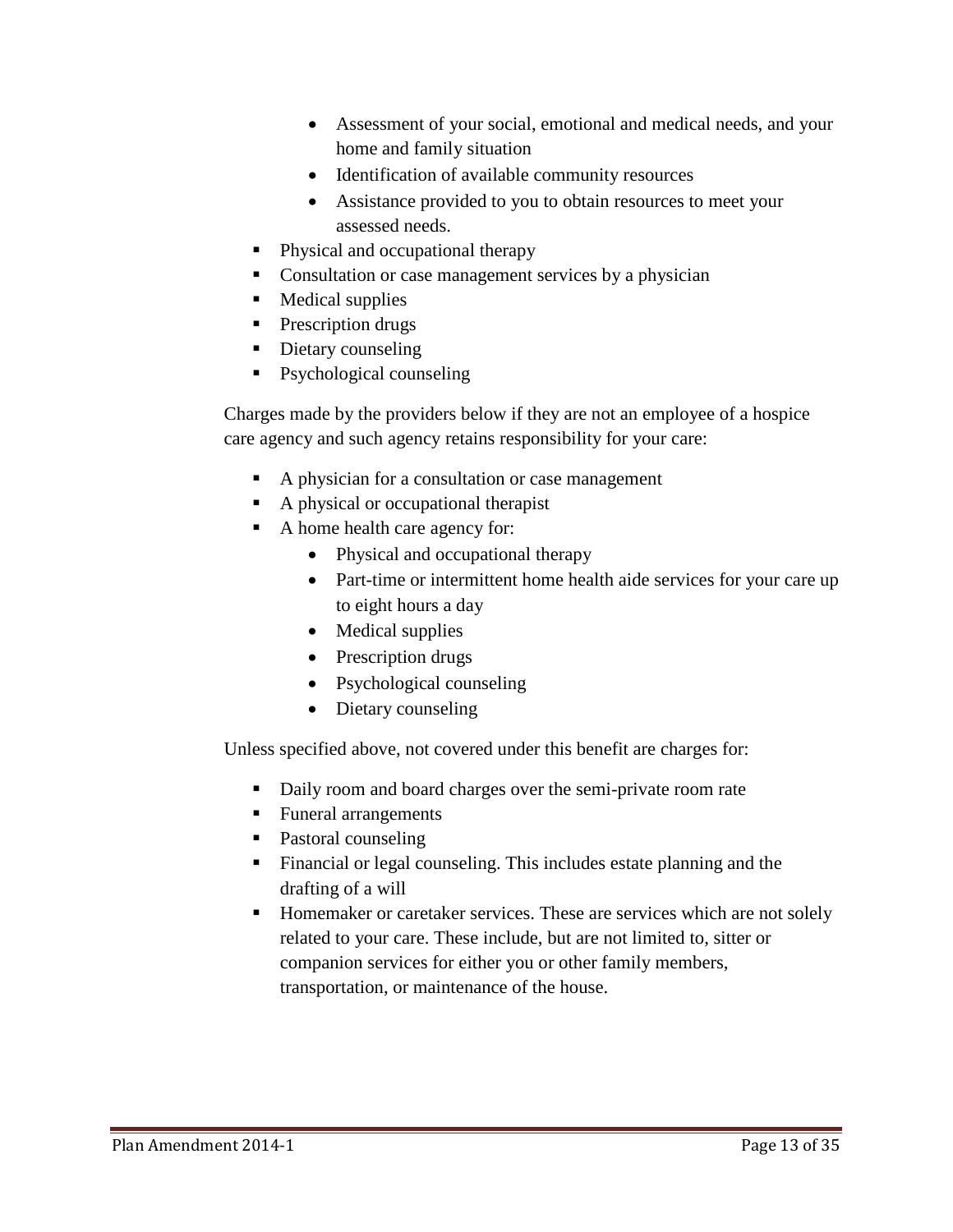## **(5) Experimental or Investigational Treatment**

Experimental or investigational treatment is covered as follows:

Covered expenses include charges made for experimental or investigational drugs, devices, treatments or procedures, provided that all of the following conditions are met:

- You have been diagnosed with cancer or you are terminally ill
- Standard therapies have not been effective or are inappropriate
- Aetna determines, based on at least two documents of medical and scientific evidence, that you would likely benefit from the treatment
- There is an ongoing clinical trial. You are enrolled in a clinical trial that meets these criteria:
	- The drug, device, treatment or procedure to be investigated has been granted investigational new drug (IND) or group c/treatment IND status
	- The clinical trial has passed independent scientific scrutiny and has been approved by an institutional review board that will oversee the investigation
	- The clinical trial is sponsored by the National Cancer Institute (NCI) or similar national organization (such as the Food and Drug Administration or the Department of Defense) and conforms to the NCI standards
	- The clinical trial is not a single institution or investigator study unless the clinical trial is performed at an NCI designated cancer center
	- You are treated in accordance with protocol.

## **(6) Medically Necessary Services and Supplies**

The medical plan pays only for medically necessary services and supplies. The medical plan will utilize Aetna's current Medical and Pharmacy Clinical Policy Bulletins for purposes of determining medical necessity. You may access Aetna's Clinical Policy Bulletins at:

[www.aetna.com/healthcare-professionals/policies](http://www.aetna.com/healthcare-professionals/policies-guidelines/clinical_policy_bulletins.html)[guidelines/clinical\\_policy\\_bulletins.html](http://www.aetna.com/healthcare-professionals/policies-guidelines/clinical_policy_bulletins.html)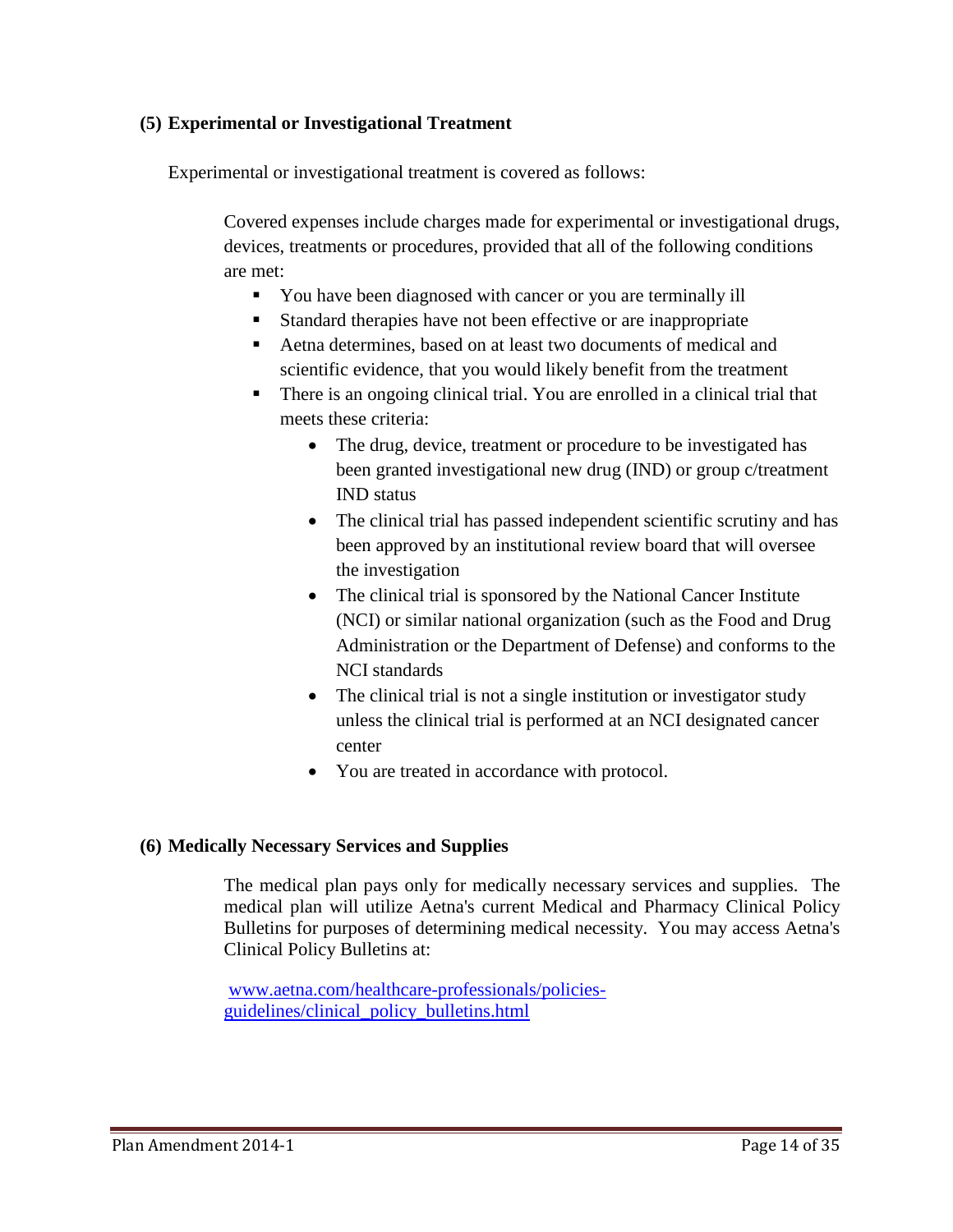When Aetna's Clinical Policy Bulletins do not address the specific service or supply under review, a determination of medical necessity will be made when Aetna determines that the medical services and supplies or prescription drugs would be given to a patient for the purpose of preventing, evaluating, diagnosing, or treating an illness, an injury, a disease, or its symptoms by a physician or other health care provider, exercising prudent clinical judgment.

In making a determination of medical necessity when there is no applicable Clinical Policy Bulletin, the provision of the service, supply or prescription drug must be:

- $\blacksquare$  in accordance with generally accepted standards of medical practice;
- clinically appropriate, in terms of type, frequency, extent, site and duration, and considered effective for the patient's illness, injury or disease;
- not mostly for the convenience of the patient or physician or other health care provider; and
- not more costly than an alternative service or sequence of services at least as likely to produce the same therapeutic or diagnostic results as to the diagnosis or treatment of that patient's illness, injury, or disease. This provision does not require the use of generic drugs.

"Generally accepted standards of medical practice" means standards that are based on credible scientific evidence published in peer reviewed medical literature generally recognized by the relevant medical community. Otherwise, the standards must be consistent with physician specialty society recommendations. They must be consistent with the views of physicians practicing in relevant clinical areas and any other relevant factors.

**IMPORTANT:** Not every service, supply or prescription drug that fits the definition of medical necessity is covered by the medical plan. Exclusions and limitations apply to certain medical services, supplies and expenses. For example, some benefits are limited to a certain number of days, visits, or a dollar maximum.

In no event will the following services or supplies be considered medically necessary:

- Those that do not require the technical skills of a medical professional who is acting within the scope of his or her license
- Those furnished mainly for the comfort or convenience of the person, the person's family, anyone who cares for him or her, a health care provider or health care facility
- Those furnished only because the person is in the hospital on a day when the person could safely and adequately be diagnosed or treated while not in the hospital; or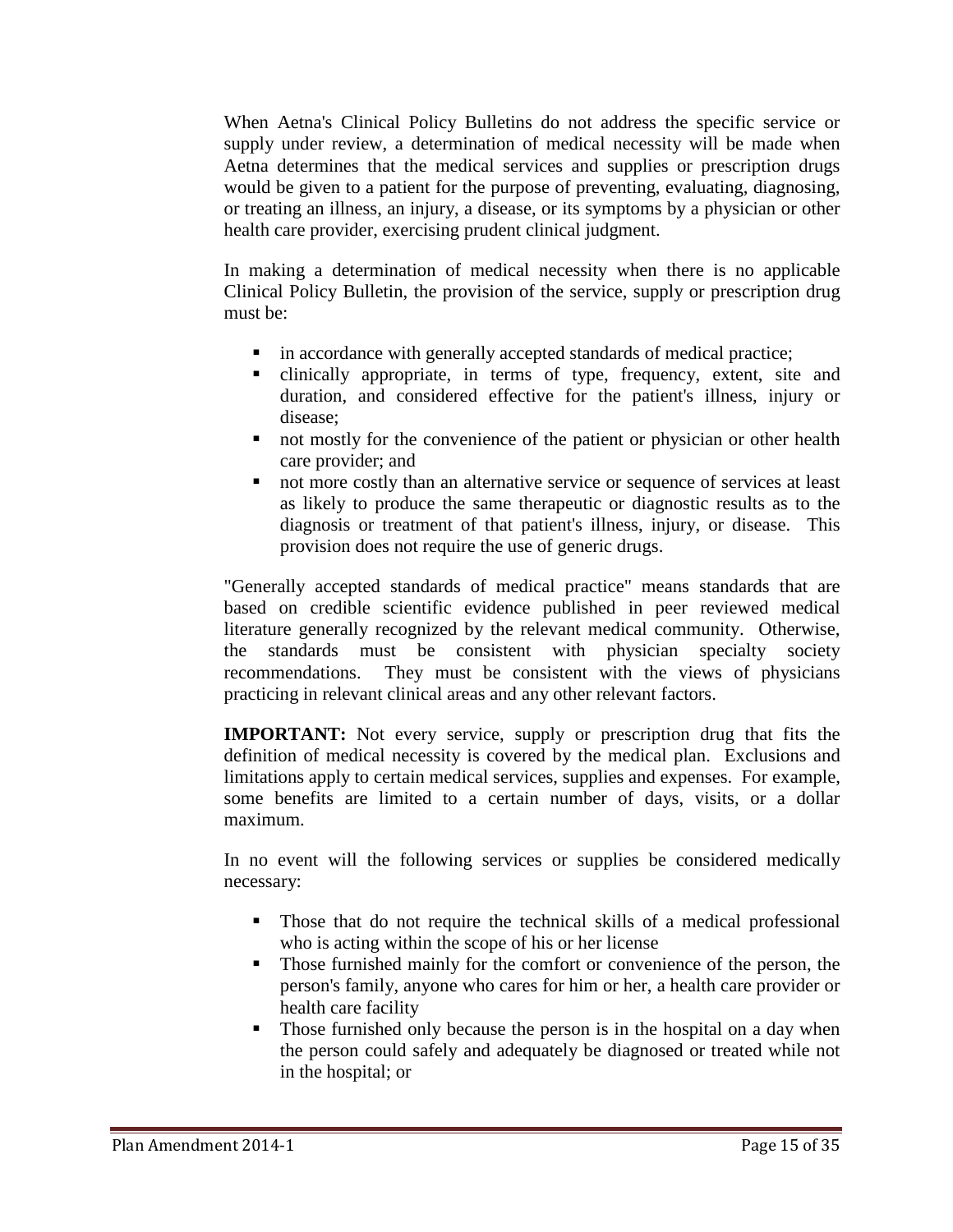Those furnished only because of the setting if the service or supply can be furnished in a doctor's office or other less costly setting.

# **(7) Recognized Charge**

**Note:** All uses of the term "usual, customary and reasonable" in the Plan Booklet are deleted and replaced with the term "recognized charge."

"Recognized Charge" means the negotiated charge contained in an agreement the claims administrator has with the provider either directly or through a third party. If there is no such agreement, the Recognized Charge is determined in accordance with the provisions of this section.

# o Medical, Vision, and Audio Expenses

As to medical, vision and audio services or supplies, the Recognized Charge for each service or supply is the lesser of:

- What the provider bills or submits for that service or supply; or
- the 90th percentile of the prevailing charge rate for the geographic area where the service is furnished as determined by Aetna in accordance with Aetna reimbursement policies.

## o Prescription Drug Expenses

As to prescription drug expenses, the Recognized Charge for each service or supply is the lesser of:

- What the provider bills or submits for that service or supply; or
- 110% of the average wholesale price or other similar resource.

## o Dental Expenses

As to dental expenses, the Recognized Charge for each service or supply provided by a network dentist, is the lesser of:

- 100% of the covered expense;
- <sup>100%</sup> of the dentist's accepted filed fee with Delta Dental; or
- 100% of the dentist's billed charge.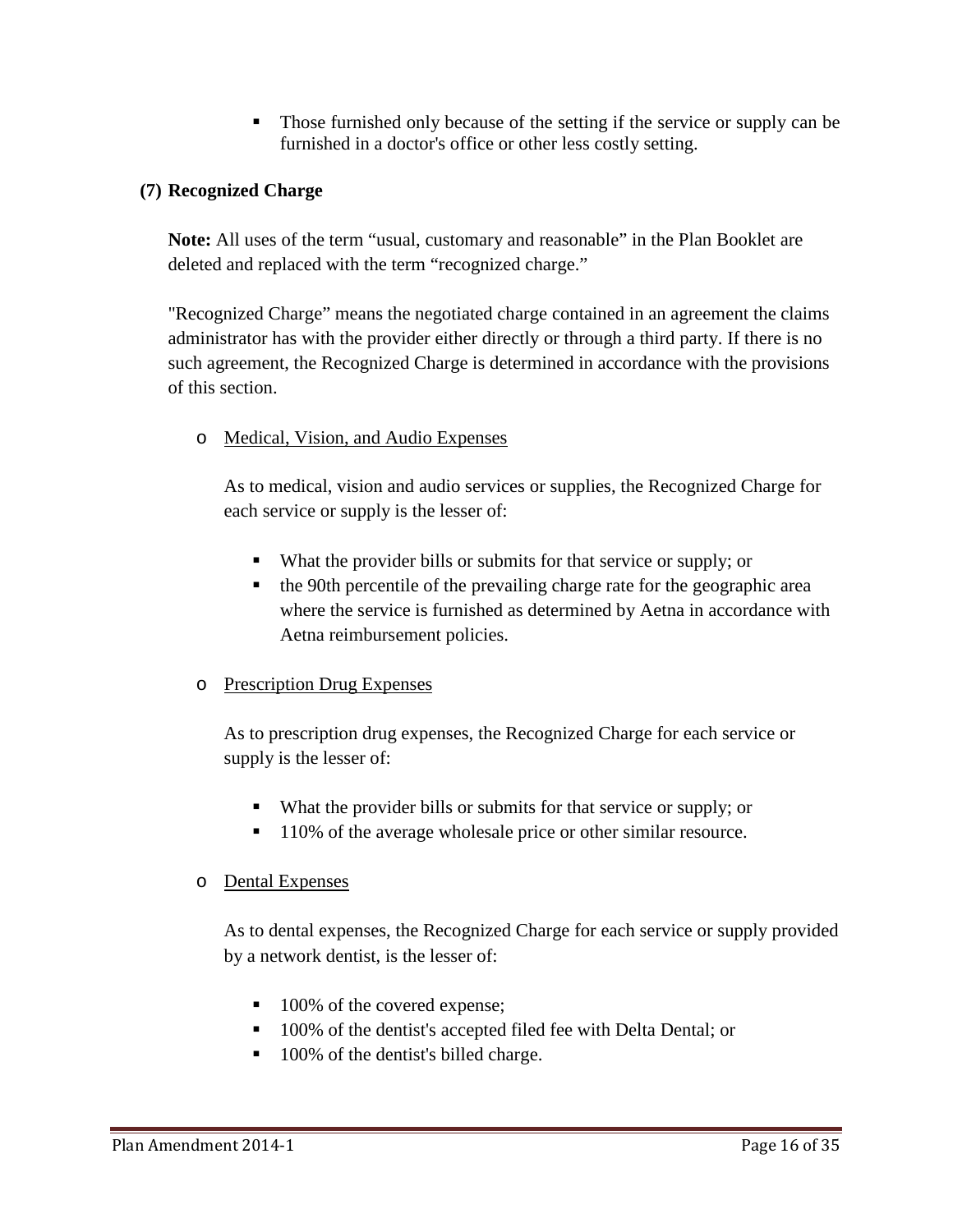For out-of-network dentists or dental care providers in the State, the Recognized Charge is the lesser of:

- what the dentist bills or submits for that service or supply; or
- 75% of the 80th percentile of the prevailing charge rate as determined by Delta Dental in accordance with its reimbursement policies.

For out-of-network dentists or dental care providers outside the State, the Recognized Charge is the lesser of:

- what the dentist bills or submits for that service or supply; or
- the prevailing charge rate as determined by Delta Dental in accordance with its reimbursement policies.

An out-of-network dentist or dental care provider has the right to bill the difference between the Recognized Charge and the actual charge. This difference will be the covered person's responsibility.

o Other Relevant Information About the Calculation of Medical/Dental/Vision/Audio/Prescription Drug Expenses

A service or supply (except as otherwise provided in this section) will be treated as a covered expense under the other health care benefits category when Aetna determines that a network provider is not available to provide the service or supply. This includes situations in which you are admitted to a network hospital and out-of-network providers, who provide services to you during your stay, bill you separately from the network hospital. In those instances, the Recognized Charge for that service or supply is the lesser of:

- What the provider bills or submits for that service or supply; and
- For professional services: the 80th percentile of the prevailing charge rate; for the geographic area where the service is furnished as determined by Aetna in accordance with Aetna reimbursement policies.

If Aetna has an agreement with a provider (directly, or indirectly through a third party) which sets the rate that Aetna will pay for a service or supply, then the Recognized Charge is the rate established in such agreement.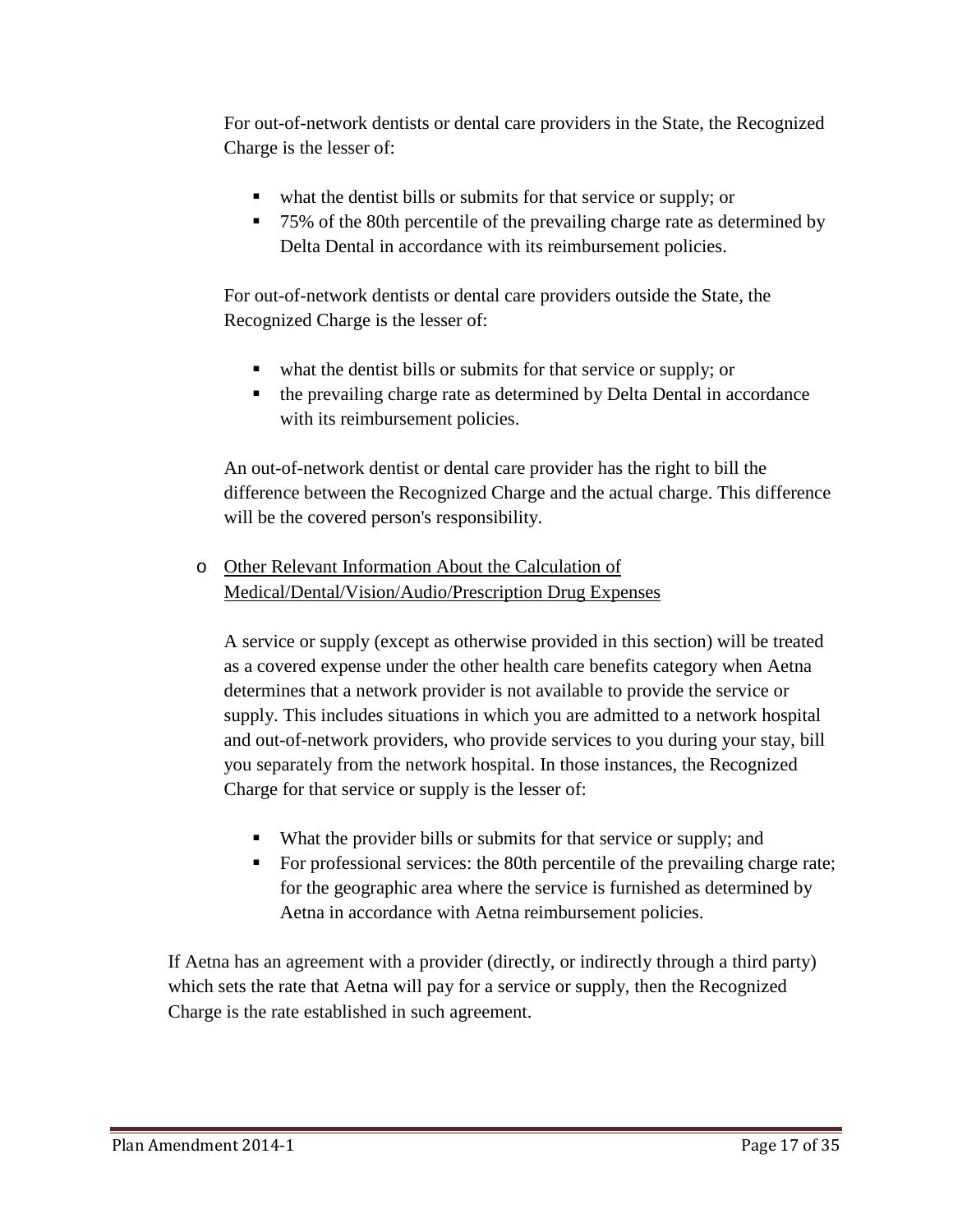Aetna may also reduce the Recognized Charge by applying Aetna reimbursement policies. Aetna reimbursement policies address the appropriate billing of services, taking into account factors that are relevant to the cost of the service such as:

- the duration and complexity of a service
- whether multiple procedures are billed at the same time, but no additional overhead is required
- whether an assistant surgeon is involved and necessary for the service
- if follow up care is included
- whether there are any other characteristics that may modify or make a particular service unique
- when a charge includes more than one claim line, whether any services described by a claim line are part of or incidental to the primary service provided

Aetna reimbursement policies are based on Aetna's review of: the policies developed for Medicare; the generally accepted standards of medical and dental practice, which are based on credible scientific evidence published in peer reviewed literature generally recognized by the relevant medical or dental community or which is otherwise consistent with physician or dental specialty society recommendations; and the views of physicians and dentists practicing in the relevant clinical areas. Aetna uses a commercial software package to administer some of these policies.

Aetna periodically updates its systems with changes made to the prevailing charge rates. What this means to you is that the Recognized Charge is based on the version of the rates that is in use by Aetna on the date that the service or supply was provided.

o Additional Information

Aetna's website [www.aetna.com](http://www.aetna.com/) may contain additional information which may help you determine the cost of a service or supply. Log on to Aetna Navigator to access the "Estimate the Cost of Care" feature. Within this feature, view our "Cost of Care" and "Member Payment Estimator" tools, or contact our Customer Service Department for assistance.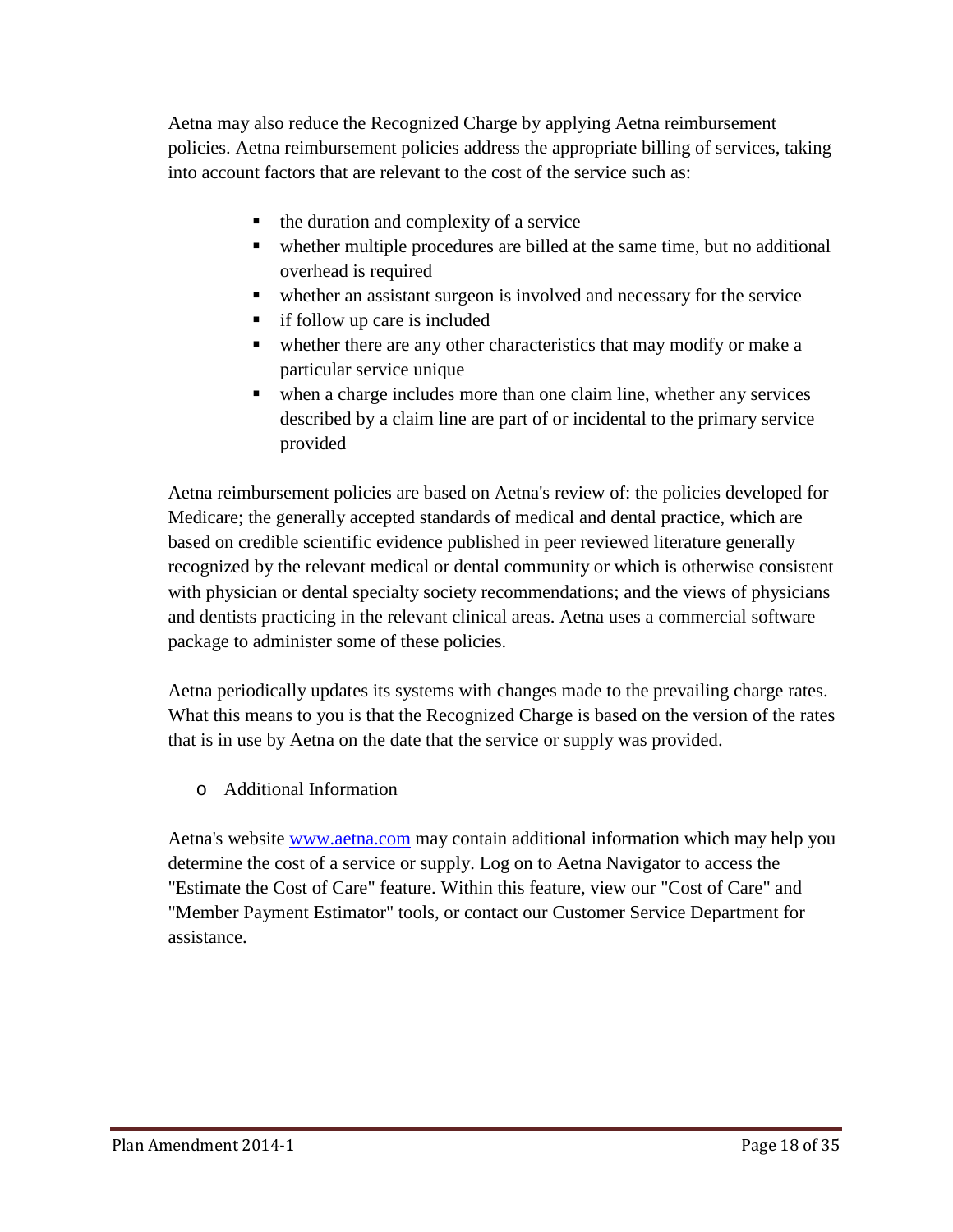### **(8) Dental Services**

Dental Services are covered as follows:

The dental coverage portion of the DVA plan covers Class I preventive, Class II restorative, and Class III prosthetic services. The following services and supplies are covered in each class when performed by a dentist or dental care provider and when determined to be dentally necessary.

1. Class I Preventive Services

Covered expenses are paid at 100% of the recognized charge.

a. Diagnostic Services and Limitations

Services:

- Examination
- Intra-oral x-rays to assist in determining required dental treatment.

#### Limitations:

- Periodic (routine) or comprehensive examinations or consultations are covered once in any 6-month period
- Complete series x-rays or a panoramic film is covered once in any 5-year period
- Supplementary bitewing x-rays are covered once in any 12-month period
- Separate charges for review of a proposed treatment plan or for diagnostic aids such as study models and certain lab tests are not covered
- Only the following x-rays are covered by the DVA plan: complete series or panoramic, periapical, occlusal, and bitewing
- b. Preventive Services and Limitations

#### Services:

- Prophylaxis (cleanings)
- Periodontal maintenance
- Topical application of fluoride
- Sealants
- Space maintainers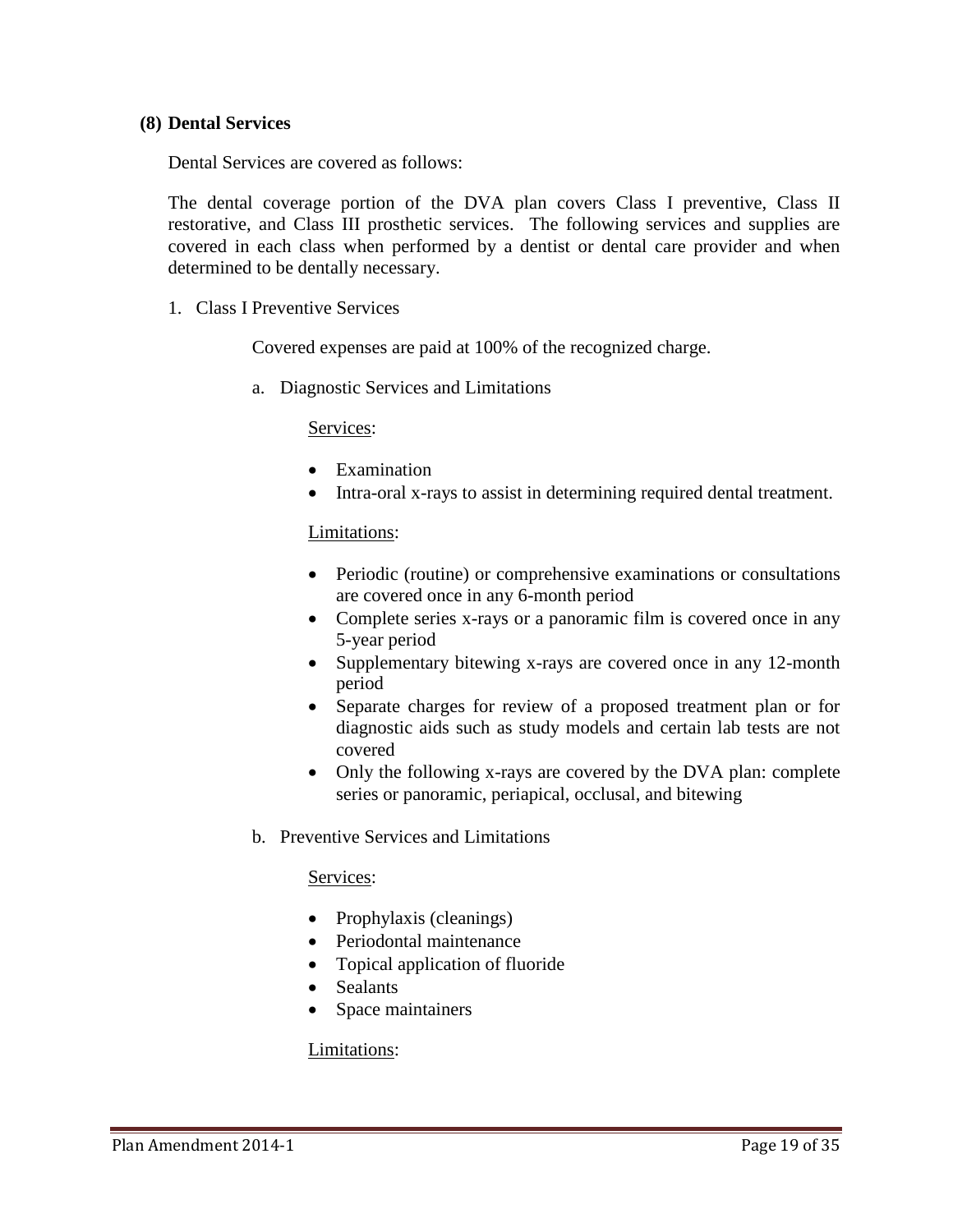- Prophylaxis (cleaning) or periodontal maintenance is covered once in any 6-month period. Additional cleaning benefit is available for covered persons with diabetes, covered persons in their third trimester of pregnancy, and covered persons with periodontal disease under the DVA plan's Oral Health, Total Health program (see below, *Oral Health, Total Health Program and Benefits*).
- Topical application of fluoride is covered once in any 6-month period for covered persons age 18 and under. For covered persons age 19 and over, topical application of fluoride is covered once in any 6-month period if there is recent history of periodontal surgery or high risk of decay due to medical disease or chemotherapy or similar type of treatment (poor diet or oral hygiene does not constitute a medical disease).
- Sealant benefits are limited to the unrestored, occlusal surfaces of permanent molars. Benefits will be limited to one sealant per tooth, during any 5-year period.
- Space maintainers are limited to once per space. Space maintainers for primary anterior teeth, missing permanent teeth or for covered persons age 14 or over are not covered.
- 2. Class II Restorative Services

Covered expenses are paid at 80% of the recognized charge.

a. Restorative Services and Limitations

Services: Fillings on teeth for the treatment of decay.

- Inlays are considered an optional service; an alternate benefit of a composite filling will be provided.
- Crown buildups are considered to be included in the crown restoration cost. A buildup will be a benefit only if necessary for tooth retention.
- Additional limitations when teeth are restored with crowns or cast restorations are in section 3, *Class III Prosthetic Services.*
- A separate charge for general anesthesia and/or IV sedation when in conjunction with non-surgical procedures is not covered.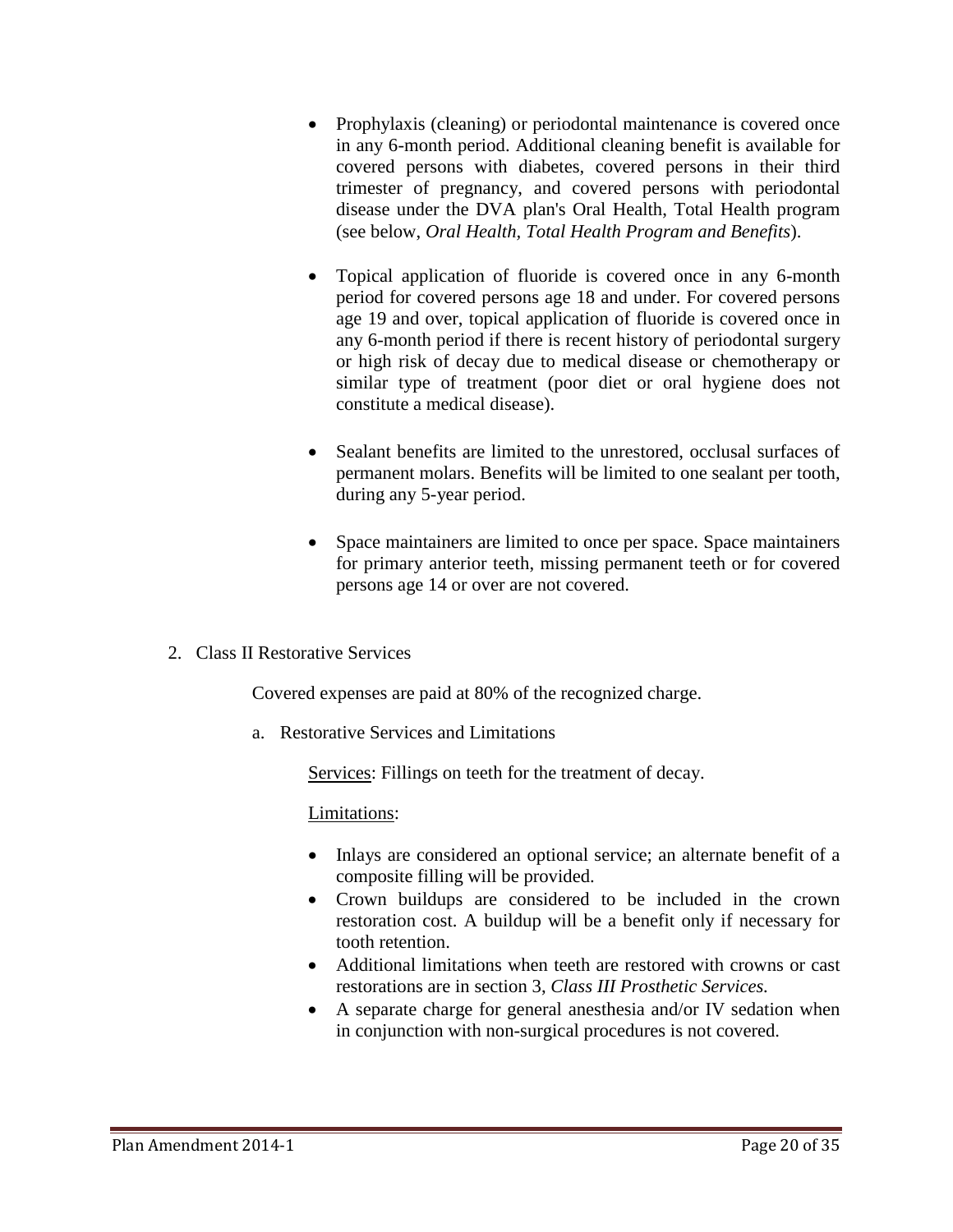b. Oral Surgery Services and Limitations

### Services:

- Extractions (including surgical)
- Other minor surgical procedures

### Limitations:

- A separate, additional charge for alveoloplasty done in conjunction with surgical removal of teeth is not covered.
- Surgery on larger lesions or malignant lesions is not considered minor surgery.
- Brush biopsy is covered once in any 6-month period. Benefits are limited to the sample collection and do not include coverage for pathology (lab) services.
- c. Endodontic Services and Limitations

Services: Procedures for treatment of teeth with diseased or damaged nerves (for example, pulpal therapy and root canal filling).

### Limitations:

- A separate charge for cultures is not covered.
- Pulp capping is covered only when there is exposure of the pulp.
- Cost of retreatment of the same tooth by the same dentist within 24 months of a root canal is not eligible for additional coverage.
- d. Periodontic Services and Limitations

Services: Treatment of diseases of the gums and supporting structures of the teeth and/or implants.

- Periodontal scaling and root planing is limited to once per quadrant in any 24-month period.
- Coverage for periodontal maintenance procedure under Class I, Preventive.
- A separate charge for post-operative care done within 3 months following periodontal surgery is not covered.
- Full mouth debridement is limited to once in a 3-year period and only if there has been no cleaning (prophylaxis, periodontal maintenance) within 24 months.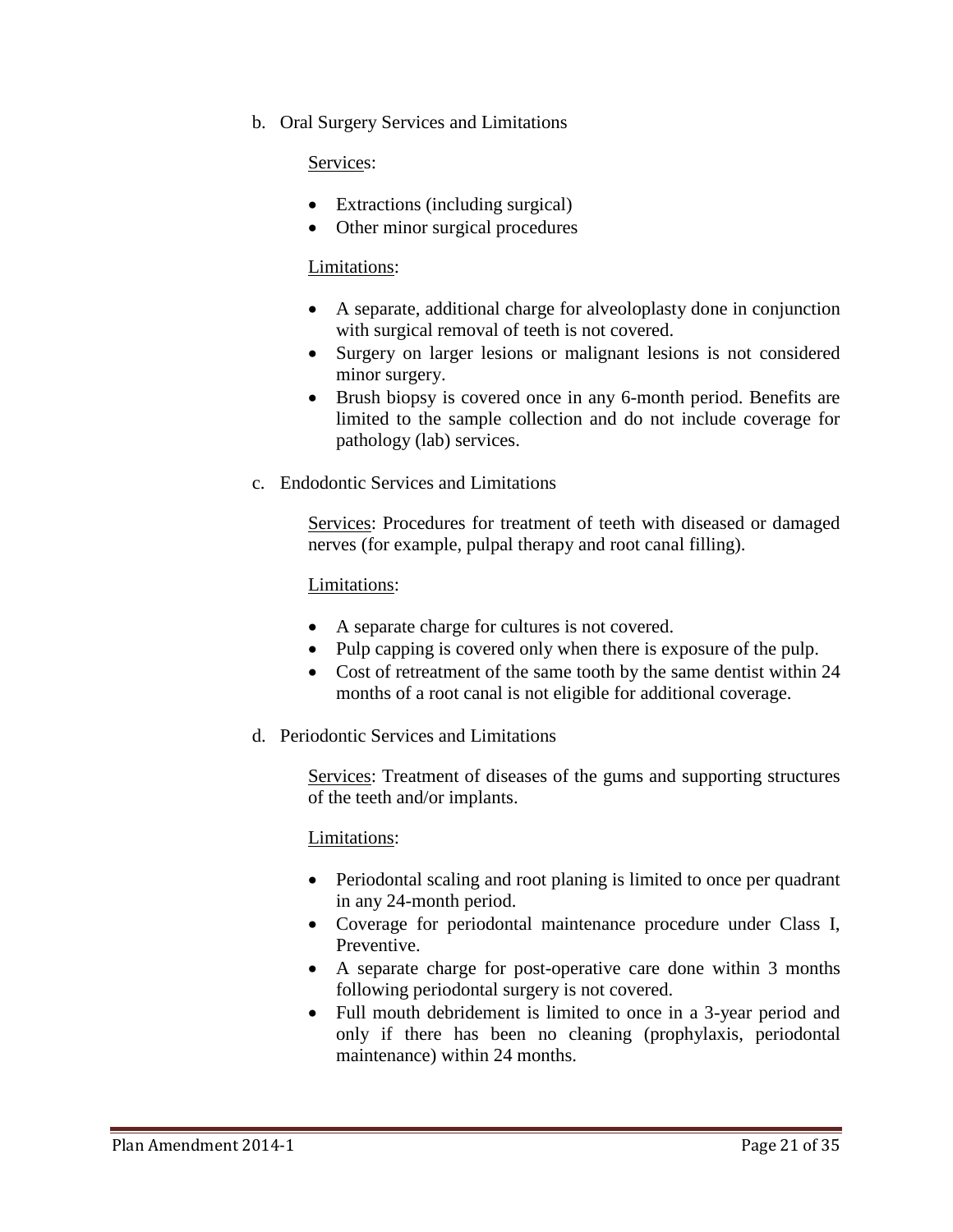- e. Anesthesia Services
	- General anesthesia or IV sedation in conjunction with covered surgical procedures performed in a dental office.
	- General anesthesia or IV sedation when necessary due to concurrent medical conditions.
- 3. Class III Prosthetic Services

Covered expenses are paid at 50% of the recognized charge.

a. Restorative Services and Limitations

Services: Cast restorations, such as crowns, onlays or lab veneers, necessary to restore decayed or broken teeth to a state of functional acceptability.

### Limitations:

- Cast restorations (including pontics) are covered once in a 7-year period on any tooth.
- Porcelain restorations are considered cosmetic dentistry if placed on the upper second or third molars or the lower first, second or third molars. Coverage is limited to gold without porcelain, and the covered person is responsible for paying the difference.
- b. Prosthodontic Services and Limitations

### Services:

- Bridges
- Partial and complete dentures
- Denture relines
- Repair of an existing prosthetic device
- Implants

- A bridge or denture (full or partial denture) will be covered once in a 7-year period and only if the tooth, tooth site, or teeth involved have not received a cast restoration benefit in the last 7 years.
- Full, immediate and overdentures: If personalized or specialized techniques are used, the covered amount will be limited to the cost for a standard full denture. Temporary (interim or provisional) complete dentures are not covered.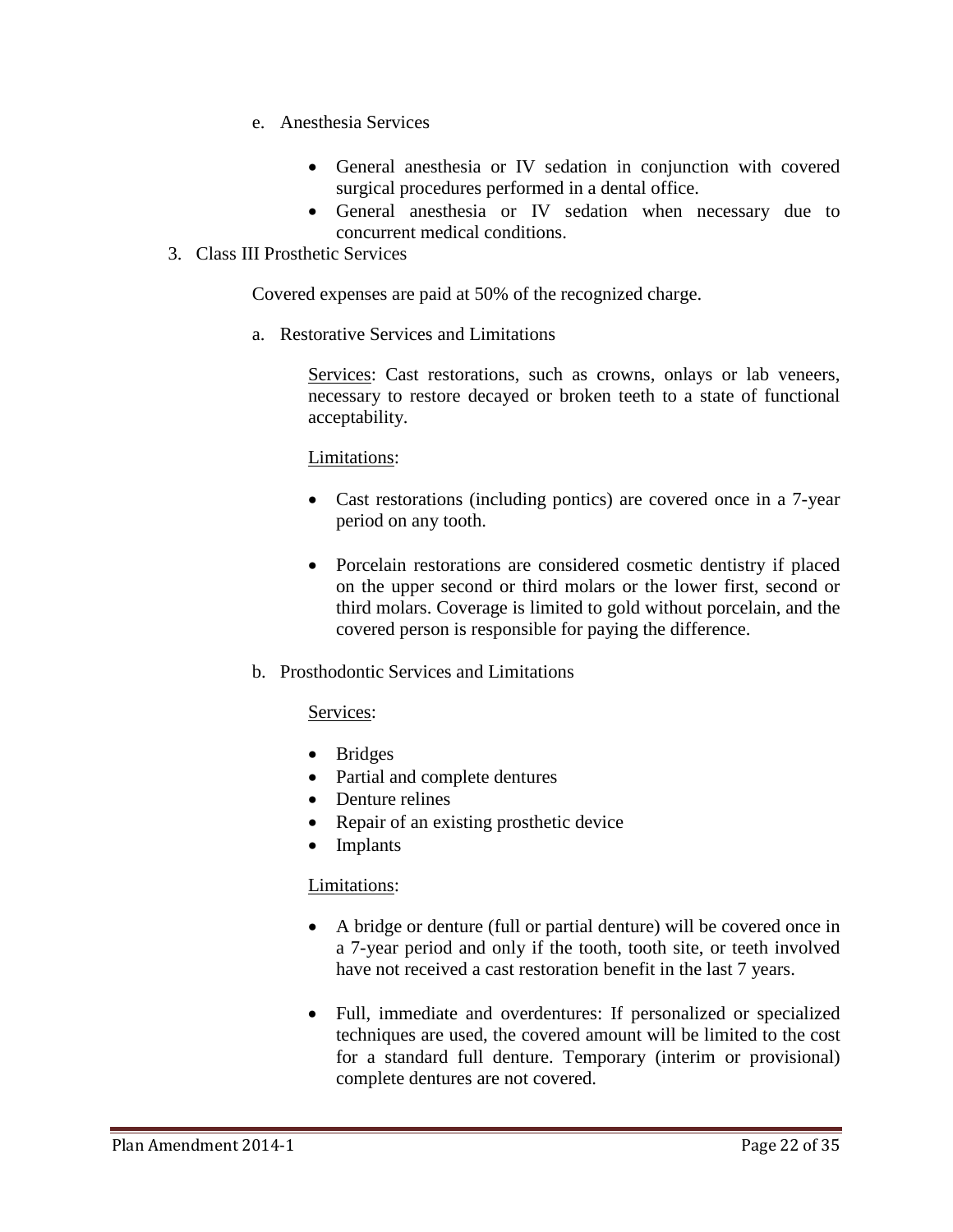- Partial dentures: A temporary (interim) partial denture is only a benefit when placed within 2 months of the extraction of an anterior tooth or for missing anterior permanent teeth of covered persons age 16 or under. If a specialized or precision device is used, covered expense will be limited to the cost of a standard cast partial denture. No payment is provided for cast restorations for partial denture retainer teeth unless the tooth requires a cast restoration due to decayed or broken teeth.
- Denture adjustments, repairs, and relines: A separate, additional charge for denture adjustments, repairs, and relines done within 6 months after the initial placement is not covered. Subsequent relines will be covered once per denture in a 12-month period. Subsequent adjustments are limited to 2 adjustments per denture in a 12-month period.
- Tissue conditioning is covered no more than twice per denture in a 36-month period.
- Surgical placement and removal of implants are covered. Implant placement and implant removal are limited to once per lifetime per tooth space. The DVA plan will also cover:
	- The final crown and implant abutment over a single implant. This benefit is limited to once per tooth or tooth space over the lifetime of the implant; or
	- Provide an alternate benefit per arch of a full or partial denture for the final implant-supported prosthetic when the implant is placed to support a prosthetic device. The frequency limitation for prosthetic devices will apply to this alternate benefit (once in any 7-year period); or
	- The final implant-supported prosthetic bridge retainer and implant abutment, or pontic. The benefit is limited to once per tooth or tooth space in any 7-year period.
	- Implant-supported prosthetic bridges are not covered if one or more of the retainers is supported by a natural tooth.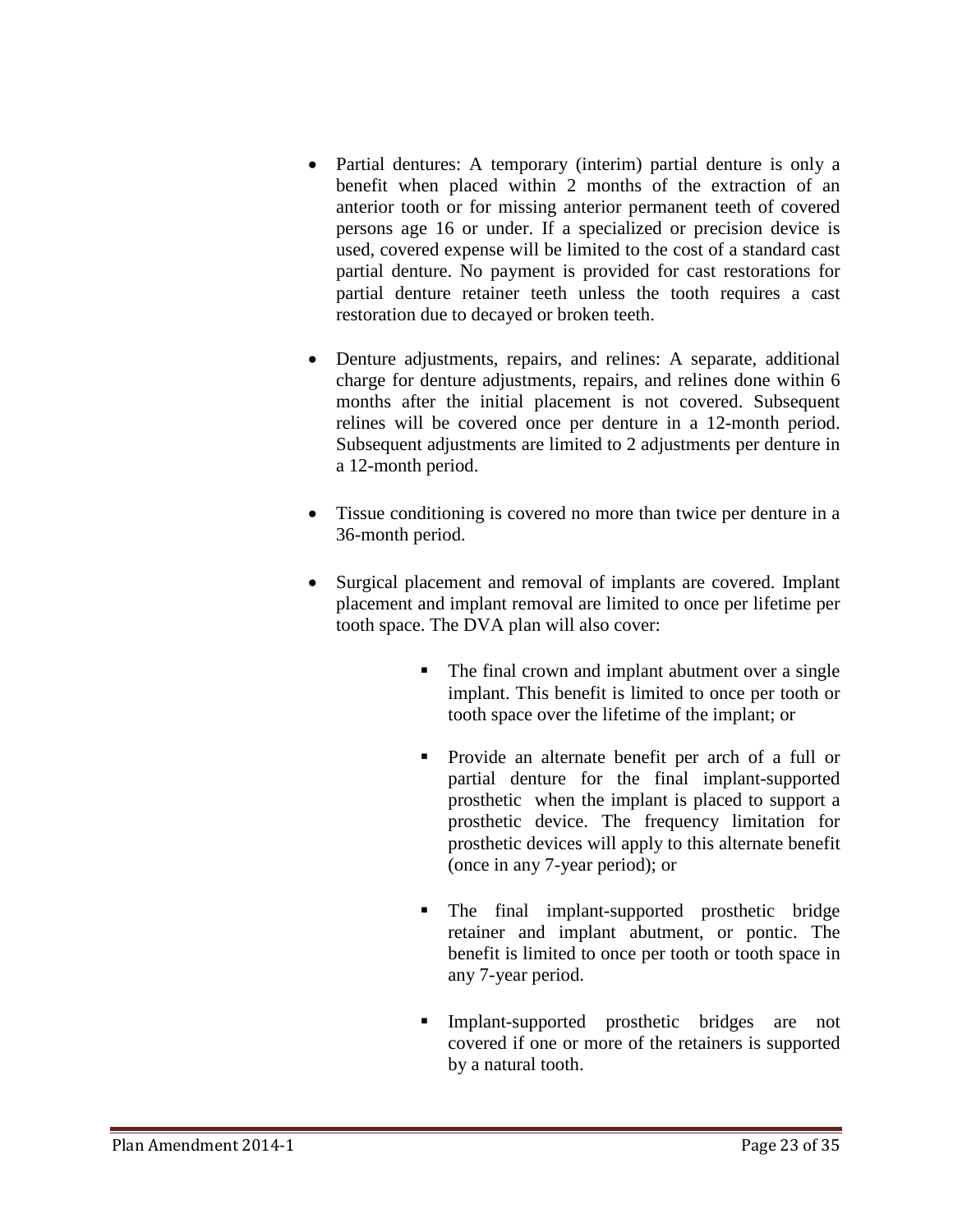- **These benefits or alternate benefits are not provided** if the tooth, implant, or tooth space received a cast restoration or prosthodontic benefit, including a pontic, within the previous 7 years.
- Fixed bridges or removable cast partial dentures are not covered for covered persons under age 16.
- Porcelain restorations are considered cosmetic if placed on the upper second or third molars or the lower first, second, or third molars. Coverage is limited to a corresponding metallic prosthetic. The covered person is responsible for paying the difference.
- c. Other Services and Limitations

Services: Athletic mouthguard

Limitations:

- An athletic mouthguard is covered once in any 12 month period for covered persons age 15 and under and once in any 24-month period age 16 and over.
- 4. General Limitation Optional Services

If a more expensive treatment than is functionally adequate is performed, the DVA plan will pay the applicable percentage of the recognized charge for the least costly treatment. The covered person will be responsible for the remainder of the dentist's fee.

5. Oral Health, Total Health Program and Benefits

The dental coverage portion of the DVA plan covers additional cleanings (prophylaxis or periodontal maintenance) for certain covered persons. This benefit is for the cleaning only. Coverage for a routine exam and other services is subject to the frequency limitations outlined above.

The following covered persons should consider enrolling this program:

**Diabetics** 

For covered persons with diabetes, elevated blood sugar levels can have a negative effect on oral health. Diabetes increases the risk of cavities, gum disease, tooth loss, dry mouth and infection. Conversely, poor oral health can make diabetes more difficult to manage. Infections may cause blood sugar to rise and require more insulin to keep it under control. Research confirms that regular visits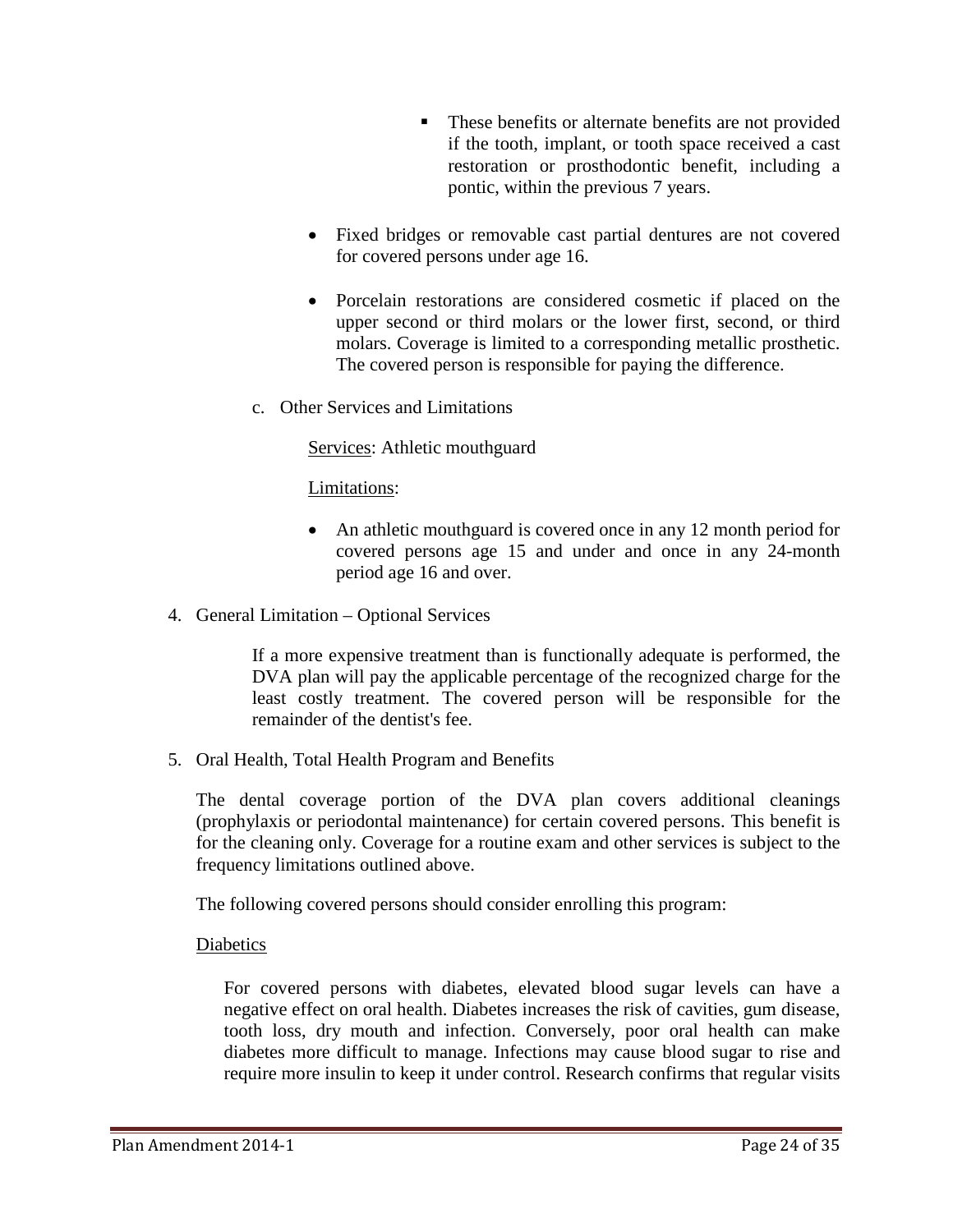to the dentist may help in the diagnosis and management of diabetes. Diabetic covered persons are eligible for a total of four cleanings per calendar year.

## Pregnant Persons

Keeping the mouth healthy during a pregnancy is important for a covered person and the baby. According to the American Dental Association, pregnant women who have periodontal (gum) disease are more likely to have a baby that is born too early and too small.

Research suggests that periodontal disease triggers increased levels of biological fluids that induce labor. Furthermore, data suggests that women whose periodontal condition worsens during pregnancy have an even higher risk of having a premature baby. Dental visits during a woman's third trimester of pregnancy may help prevent pre-term, low birth weight babies.

Covered persons should talk to their dentist about scheduling a routine cleaning or periodontal maintenance during the third trimester of pregnancy. Pregnant covered persons are eligible for a cleaning in the third trimester of pregnancy regardless of normal plan frequency limits.

# **(9) Appeals**

# **1. If a Claim is Denied**

If a claim or precertification is denied, in whole or in part, your Explanation of Benefits (EOB) or letter from the claims administrator will explain the reason for the denial. If you believe your claim or precertification should be covered under the terms of the health plan, you should contact the claims administrator to discuss the reason for the denial. If you still feel the claim or precertification denial should be covered under the terms of the health plan, you can take the following steps to file an appeal.

a. Initial Claim for Health Plan Benefits

Any claim to receive benefits under the health plan must be filed with the claims administrator within the designated time period on the designated form, and will be deemed filed upon receipt. If you fail to follow the claims procedures under the health plan for filing an urgent care claim or a pre-service claim, you will be notified orally (unless you request written notice) of the proper procedures to follow, not later than 24 hours for urgent care claims and five days for pre-service claims. This special timing rule applies only to urgent care claims and pre-service claims that: (1) are received by the person or unit customarily responsible for handling benefit matters; and (2) specify a claimant, a medical condition or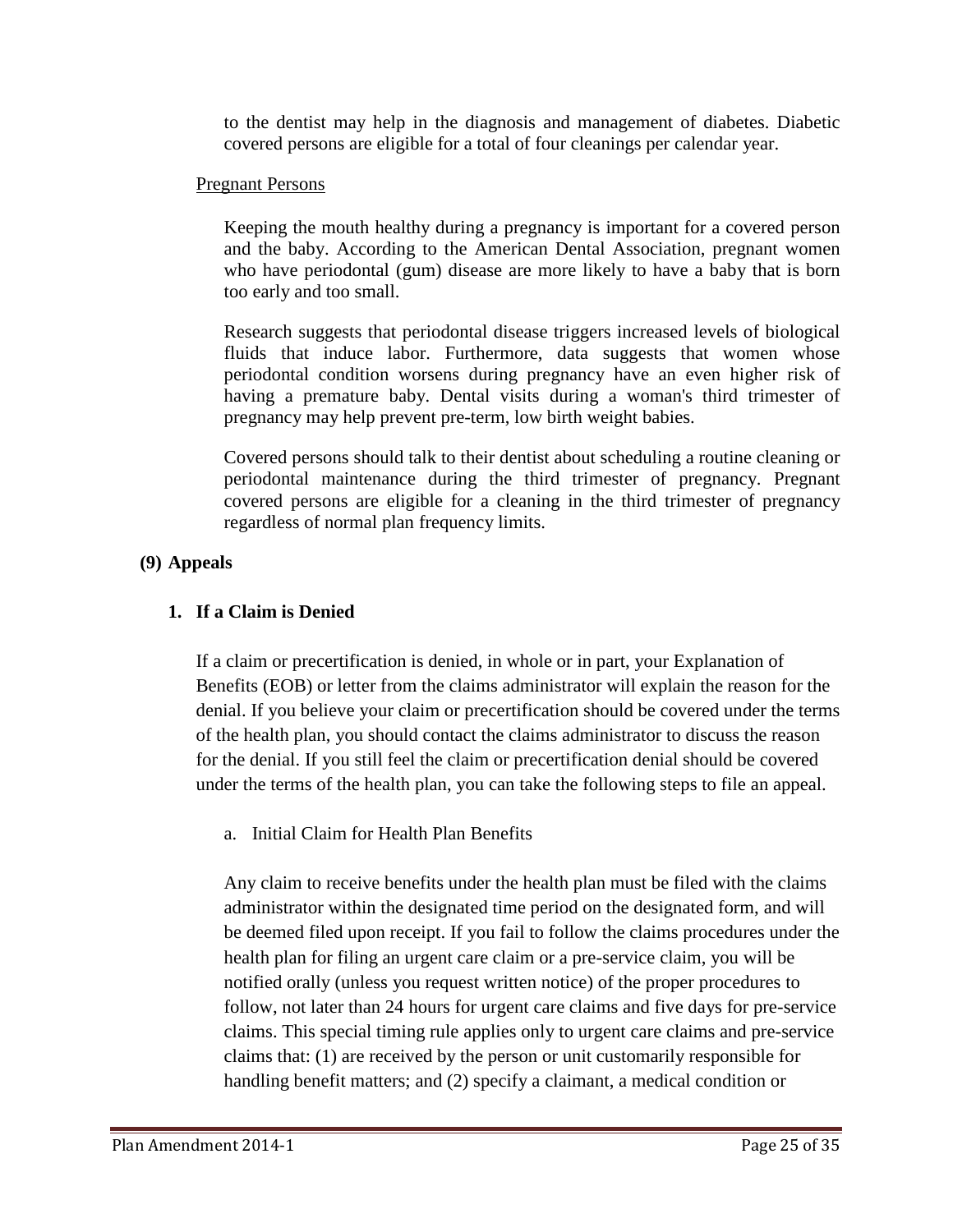symptom, and a specific treatment, service, or product for which approval is requested.

You must submit any required physician statements on the appropriate form. If the claims administrator disagrees with the physician statement, the terms of the health plan will be followed in resolving any such dispute.

## b. Initial Review of Health Plan Claims

When a claim for health benefits has been properly filed, you will be notified of the approval or denial within the time periods set forth in the chart below. For urgent care claims, the claims administrator will defer to the attending provider with respect to the decision as to whether a claim is an urgent care claim for purposes of determining the applicable time period.

# c. Initial Denial of Health Plan Claims

If any claim for health plan benefits is partially or wholly denied, you will be given notice which will contain the following items:

- the specific reasons for the denial;
- references to health plan provisions upon which the denial is based;
- a description of any additional material or information needed and why such material or information is necessary;
- a description of the review procedures and time limits, including information regarding how to initiate an appeal, information on the external review process (with respect to benefits under the medical plan);
- the specific internal rule, guideline, protocol, or other similar criterion, if any, relied upon in making the denial, or a statement that such rule, guideline, protocol, or other similar criterion was relied upon, with a copy free of charge upon request;
- if the denial is based on a medical necessity or experimental treatment or similar exclusion or limit, either an explanation of the scientific or clinical judgment for the determination or a statement that such explanation will be provided free of charge upon request;
- for urgent care claims, a description of the expedited review process applicable to such claims; and
- for denials of benefits under the medical plan, (A) information sufficient to identify the claim involved (including the date of service, the health care provider, the claim amount (if applicable), and a statement describing the availability, upon request, of the diagnosis code and its corresponding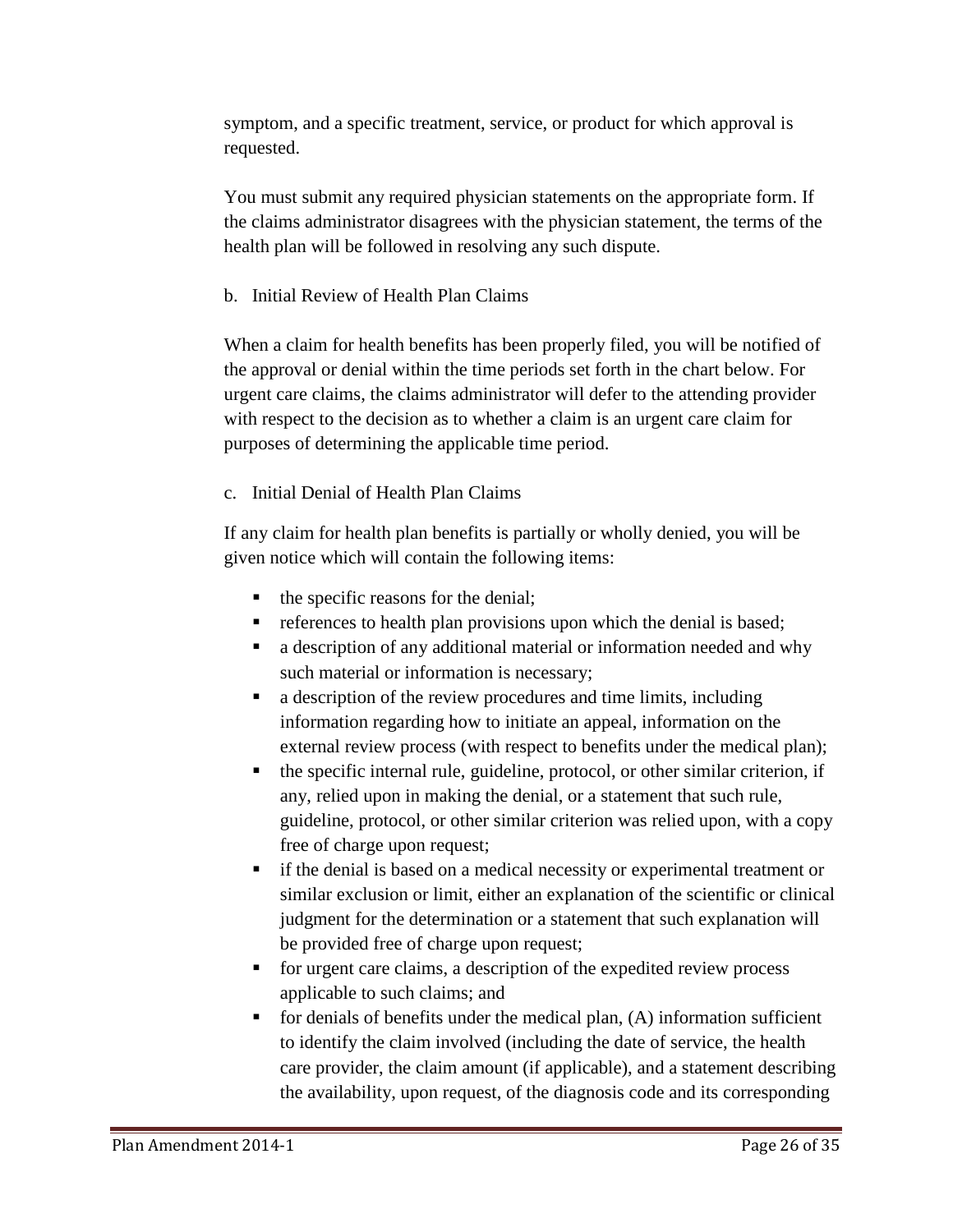meaning, and the treatment code and its corresponding meaning), (B) the denial code and its corresponding meaning, as well as a description of the claims administrator's standard, if any, that was used in the denial of the claim, and (C) the availability of, and contact information for, any applicable office of health insurance consumer assistance or ombudsman established under Section 2793 of the Public Health Services Act to assist individuals with the internal claims and appeals and external review processes.

For urgent care claims, the information in the notice may be provided orally if you are given notification within three days after the oral notification.

d. First Level Appeal of Health Plan Claim Denial

You may initiate a first level of appeal of the denial of a claim by filing a written claim appeal with the claims administrator within the time period set forth in the chart below, which will be deemed filed upon receipt. If the request is not timely, the decision of the claims administrator will be the final decision under the health plan, and will be final, conclusive, and binding on all persons. For urgent care claims, you may make a request for an expedited appeal orally or in writing, and all necessary information will be transmitted by telephone, facsimile, or other similarly expeditious method.

e. Decision on First Level of Appeal of Health Plan Claim Denial

You will receive notice of the claims administrator's decision on the first level of appeal within the time periods shown in the chart below. If the claim for benefits under the health plan is denied on the first level of appeal, the claims administrator will provide notice to you containing the information set forth below. If you do not file a timely second level of appeal, the decision on the first level of appeal will be final, conclusive, and binding on all persons.

With respect to claims for benefits under the medical plan, the claims administrator will provide you with the following information free of charge as soon as possible and sufficiently in advance of the date on which the notice of final denial is required that you have a reasonable opportunity to respond prior to that date: (A) any new or additional evidence considered, relied upon, or generated by the claims administrator (or at the direction of the claims administrator) in connection with the claim, and (B) any new or additional rationale that forms the basis of the claims administrator's final denial, if any.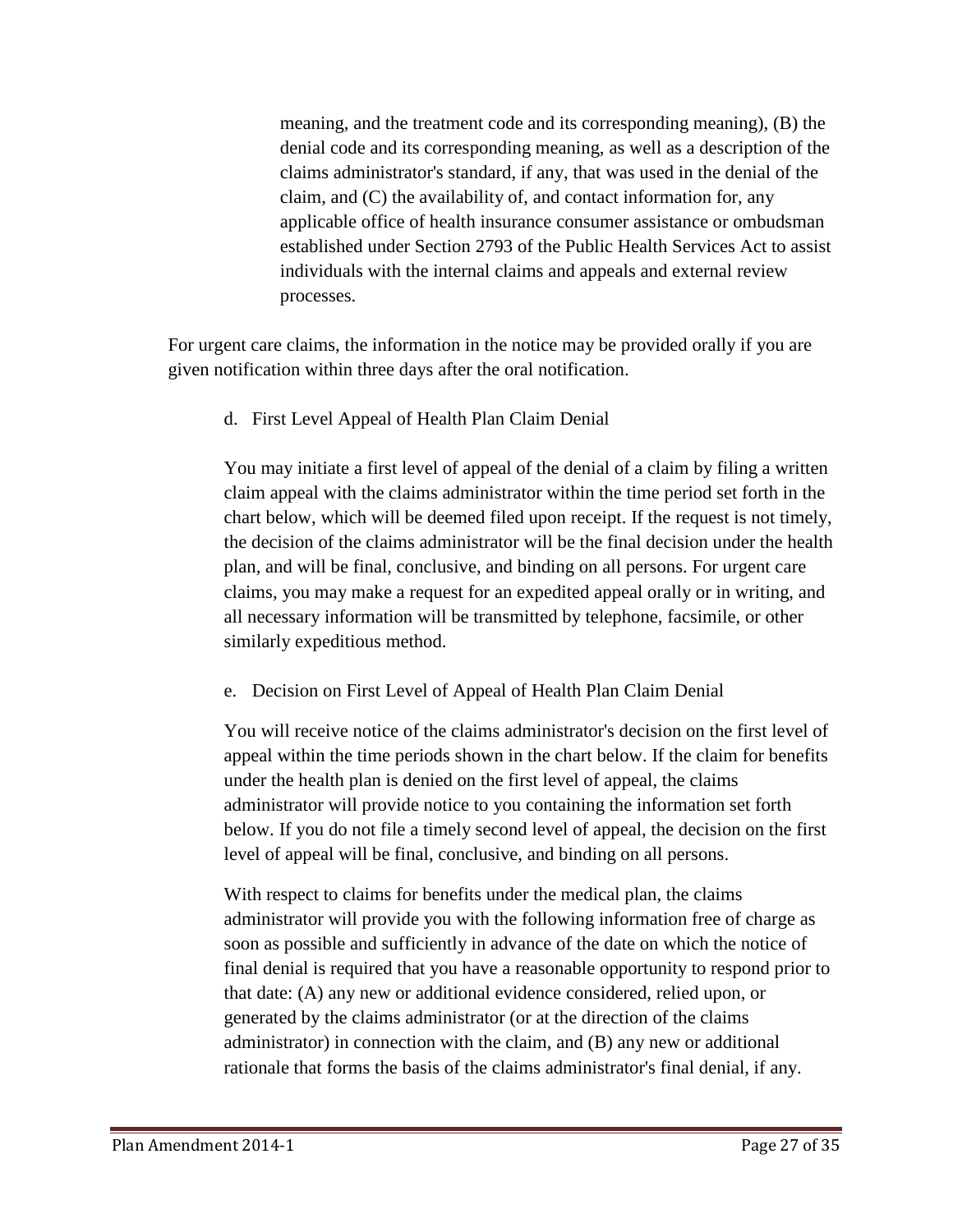In addition, if the claim under the health plan is denied on appeal (including a final denial), you will be given notice with a statement that you are entitled to receive, free of charge, access to and copies of all documents, records, and other information that apply to the claim. The notice will also contain:

- the specific reasons for the denial;
- $\blacksquare$  references to applicable health plan provisions upon which the denial is based;
- a description of the review procedures and time limits, including information regarding how to initiate an appeal, and information on the external review process (with respect to benefits under the medical plan);
- the specific internal rule, guideline, protocol, or other similar criterion, if any, relied upon in making the denial, or a statement that such rule, guideline, protocol, or other similar criterion was relied upon, with a copy free of charge upon request;
- if the denial is based on a medical necessity or experimental treatment or similar exclusion or limit, either an explanation of the scientific or clinical judgment for the determination or a statement that such explanation will be provided free of charge upon request;
- $\blacksquare$  for denials of benefits under the medical plan, (i) information sufficient to identify the claim involved (including the date of service, the health care provider, the claim amount (if applicable), and a statement describing the availability, upon request, of the diagnosis code and its corresponding meaning, and the treatment code and its corresponding meaning), (ii) the denial code and its corresponding meaning, as well as a description of the claims administrator's standard, if any, that was used in the denial of the claim, and (iii) the availability of, and contact information for, any applicable office of health insurance consumer assistance or ombudsman established under Section 2793 of the Public Health Services Act to assist individuals with the internal claims and appeals and external review process; and
- for denials of benefits under the medical plan, if the denial is a final denial, a discussion of the decision.

The decision on review will be final, conclusive and binding on all persons.

f. Ongoing Treatments

If the claims administrator has approved an ongoing course of treatment to be provided to you over a certain period of time or for a certain number of treatments, any reduction or termination under of such course of treatment before the approved period of time or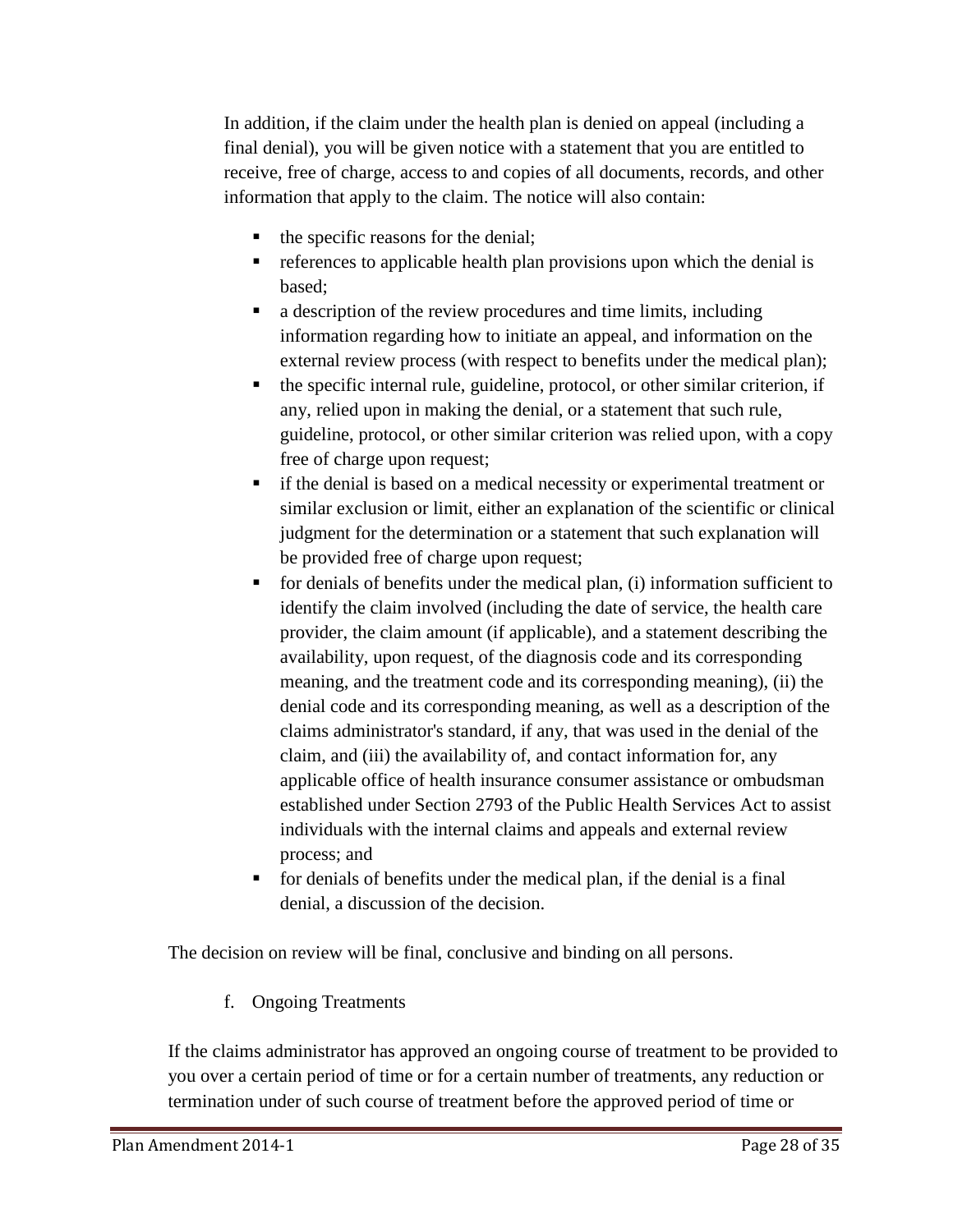number of treatments end will constitute a denial. You will be notified of the denial, in accordance with the chart below, before the reduction or termination occurs, to allow you a reasonable time to file an appeal and obtain a determination on the appeal. With respect to appeals for benefits under the medical plan, coverage for the ongoing course of treatment that is the subject of the appeal will continue pending the outcome of such appeal.

For an urgent care claim, any request by you to extend the ongoing treatment beyond the previously approved period of time or number of treatments will be decided no later than 24 hours after receipt of the urgent care claim, provided the claim is filed at least 24 hours before the treatment expires.

|                                               | <b>MAXIMUM TIME LIMITS FOR:</b>                                                                                                               |                                                                         |                                                                                                                                                                       |                                                                                                                       |                                                                                                     |                                                                                                                                                                                                                                                            |                                                       |                                                                                                                               |
|-----------------------------------------------|-----------------------------------------------------------------------------------------------------------------------------------------------|-------------------------------------------------------------------------|-----------------------------------------------------------------------------------------------------------------------------------------------------------------------|-----------------------------------------------------------------------------------------------------------------------|-----------------------------------------------------------------------------------------------------|------------------------------------------------------------------------------------------------------------------------------------------------------------------------------------------------------------------------------------------------------------|-------------------------------------------------------|-------------------------------------------------------------------------------------------------------------------------------|
| <b>TYPE OF</b><br><b>CLAIM</b>                | <b>Claims</b><br>administrator to<br>decide initial<br>claim (if no<br>additional<br>information is<br>needed)<br>(whether<br>adverse or not) | <b>Extension of time</b><br>by Plan for<br>determining initial<br>claim | <b>Claims</b><br>administrator<br>to notify<br>claimant of<br>information<br>needed from<br>claimant to<br>decide initial<br>claim, if not<br>provided by<br>claimant | <b>Claims</b><br>administrator<br>to notify<br>claimant of<br>claimant's<br>failure to<br>follow proper<br>procedures | <b>Claimant to</b><br>then provide<br>needed<br>information (if<br>extension<br>allowed by<br>Plan) | <b>Claims</b><br>administrator<br>to decide claim<br>after<br>requesting<br>additional<br>information<br>and notifying<br>claimant (if<br>applicable)                                                                                                      | <b>Claimant to</b><br>file appeal                     | <b>Claims</b><br>administrator<br>to decide<br>appeal                                                                         |
| <b>Urgent</b><br><b>Care</b><br><b>Claims</b> | For claims for<br>medical plan<br>benefits, no later<br>than 72 hours<br>after receipt of the<br>claim by the<br>claims<br>administrator      | None                                                                    | No later than<br>24 hours after<br>receipt of<br>incomplete<br>claim by<br>claims<br>administrator                                                                    | No later than<br>24 hours after<br>receipt of<br>improper claim<br>by claims<br>administrator                         | Not less than 48<br>hours after<br>receipt of notice<br>from claims<br>administrator                | No later than 48<br>hours after<br>earlier of<br>(i) claims<br>administrator's<br>receipt of<br>additional<br>information from<br>claimant, or<br>(ii) end of time<br>period given to<br>claimant to<br>provide<br>additional<br>information (48<br>hours) | 180 days<br>after receipt<br>of denial by<br>claimant | All appeals<br>must be decided<br>within 72 hours<br>after claims<br>administrator's<br>receipt of<br>appeal from<br>claimant |

# **2. Chart of Time Limits for Health Benefit Claims**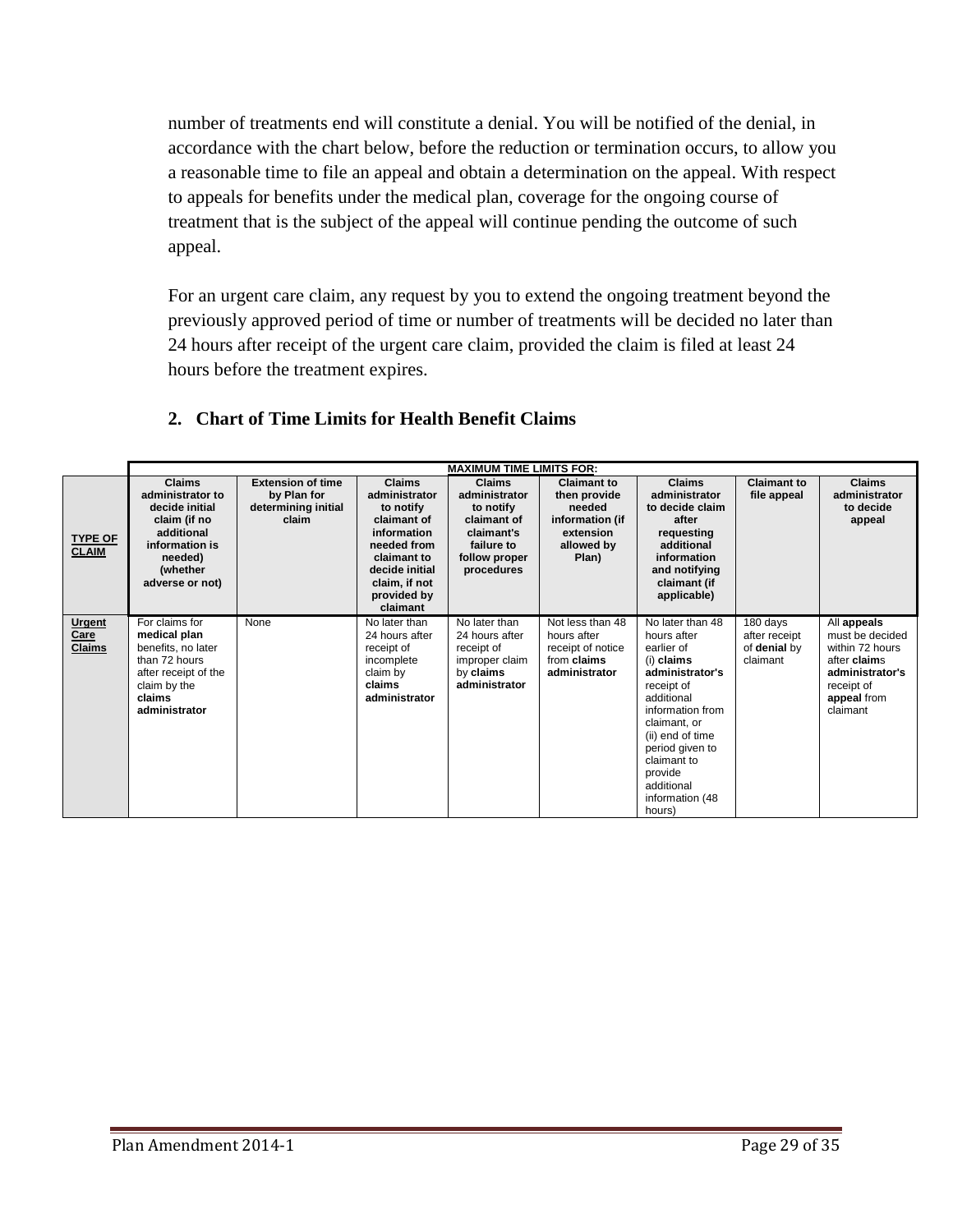|                                   | <b>MAXIMUM TIME LIMITS FOR:</b>                                                                                                               |                                                                                                                                                                                                                                                                                                                                                                                                                                                                                                                                                                                                                       |                                                                                                                                                                       |                                                                                                                       |                                                                                                                                                                                              |                                                                                                                                                                                                                                                                         |                                                       |                                                                                     |
|-----------------------------------|-----------------------------------------------------------------------------------------------------------------------------------------------|-----------------------------------------------------------------------------------------------------------------------------------------------------------------------------------------------------------------------------------------------------------------------------------------------------------------------------------------------------------------------------------------------------------------------------------------------------------------------------------------------------------------------------------------------------------------------------------------------------------------------|-----------------------------------------------------------------------------------------------------------------------------------------------------------------------|-----------------------------------------------------------------------------------------------------------------------|----------------------------------------------------------------------------------------------------------------------------------------------------------------------------------------------|-------------------------------------------------------------------------------------------------------------------------------------------------------------------------------------------------------------------------------------------------------------------------|-------------------------------------------------------|-------------------------------------------------------------------------------------|
| <b>TYPE OF</b><br><b>CLAIM</b>    | <b>Claims</b><br>administrator to<br>decide initial<br>claim (if no<br>additional<br>information is<br>needed)<br>(whether<br>adverse or not) | <b>Extension of time</b><br>by Plan for<br>determining initial<br>claim                                                                                                                                                                                                                                                                                                                                                                                                                                                                                                                                               | <b>Claims</b><br>administrator<br>to notify<br>claimant of<br>information<br>needed from<br>claimant to<br>decide initial<br>claim, if not<br>provided by<br>claimant | <b>Claims</b><br>administrator<br>to notify<br>claimant of<br>claimant's<br>failure to<br>follow proper<br>procedures | <b>Claimant to</b><br>then provide<br>needed<br>information (if<br>extension<br>allowed by<br>Plan)                                                                                          | <b>Claims</b><br>administrator<br>to decide claim<br>after<br>requesting<br>additional<br>information<br>and notifying<br>claimant (if<br>applicable)                                                                                                                   | <b>Claimant to</b><br>file appeal                     | <b>Claims</b><br>administrator<br>to decide<br>appeal                               |
| Pre-<br><b>Service</b><br>Claims  | No later than 15<br>days after receipt<br>of claim by the<br>claims<br>administrator                                                          | One time 15-day<br>extension allowed if<br>(i) due to matters<br>beyond claims<br>administrator's<br>control and<br>(ii) claims<br>administrator<br>notifies claimant<br>before end of initial<br>15-day time period of<br>the circumstances<br>requiring such<br>extension and the<br>date claims<br>administrator expects<br>to render decision. If<br>extension is due to<br>claimant's failure to<br>submit information,<br>notice will describe<br>required information.<br>Note: Claims<br>administrator may<br>or may not allow<br>extension due to<br>claimant's failure to<br>provide needed<br>information. | N/A                                                                                                                                                                   | No later than 5<br>days after<br>receipt of<br>improper claim<br>by claims<br>administrator                           | At least 45 days<br>after receipt of<br>notice from<br>claims<br>administrator.<br><b>Note: Claims</b><br>administrator<br>may or may not<br>request needed<br>information from<br>claimant. | No later than 15<br>days after earlier<br>of (i) claims<br>administrator<br>'s receipt of<br>additional<br>information from<br>claimant, if<br>requested, or<br>(ii) end of time<br>period given to<br>claimant to<br>provide<br>additional<br>information (45<br>days) | 180 days<br>after receipt<br>of denial by<br>claimant | 30 days after<br>claims<br>administrator's<br>receipt of<br>appeal from<br>claimant |
| Post-<br><b>Service</b><br>Claims | No later than 30<br>days after receipt<br>of claim by the<br>claims<br>administrator                                                          | One time 15-day<br>extension allowed if<br>(i) due to matters<br>beyond claims<br>administrator's<br>control and<br>(ii) claims<br>administrator<br>notifies claimant<br>before end of initial<br>30-day time period of<br>the circumstances<br>requiring such<br>extension and the<br>date claims<br>administrator expects<br>to render decision. If<br>extension is due to<br>claimant's failure to<br>submit information.<br>notice will describe<br>required information.<br>Note: Claims<br>administrator may<br>or may not allow<br>extension due to<br>claimant's failure to<br>provide needed<br>information. | N/A                                                                                                                                                                   | N/A                                                                                                                   | At least 45 days<br>after receipt of<br>notice from<br>claims<br>administrator.<br><b>Note: Claims</b><br>administrator<br>may or may not<br>request needed<br>information from<br>claimant. | No later than 15<br>days after earlier<br>of (i) claims<br>administrator<br>'s receipt of<br>additional<br>information from<br>claimant, if<br>requested, or<br>(ii) end of time<br>period given to<br>claimant to<br>provide<br>additional<br>information (45<br>days) | 180 days<br>after receipt<br>of denial by<br>claimant | 60 days after<br>claims<br>administrator's<br>receipt of<br>appeal from<br>claimant |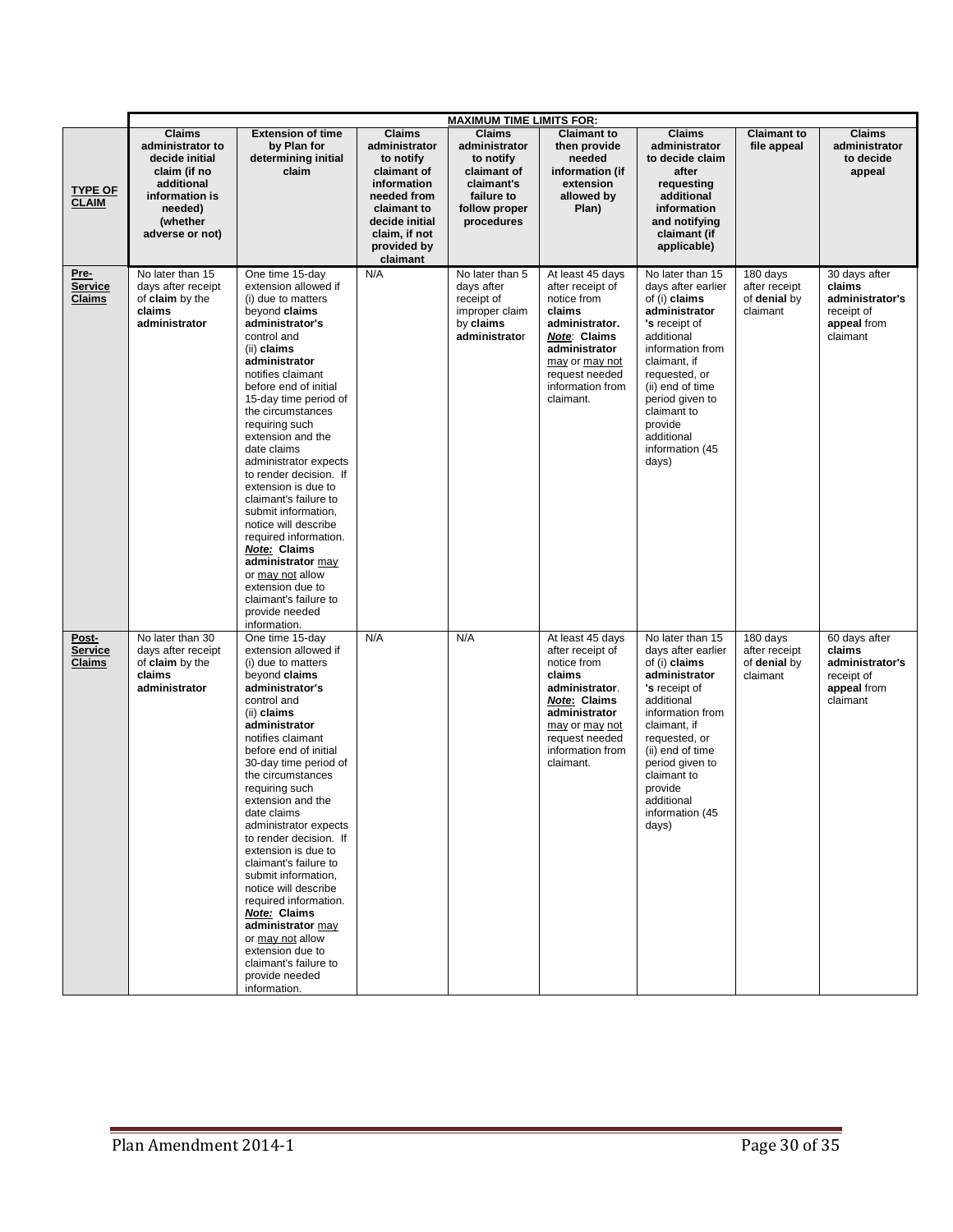## **3. Application and Scope of External Review Process for Benefits Under the Medical Plan**

Upon receipt of a final denial (including a deemed final denial) with respect to benefits under the medical plan, you may apply for external review as provided below. Upon receipt of a denial with respect to benefits under the medical plan that is not a final denial, you only apply for external review as provided below regarding expedited external review for urgent care claims.

A final denial with respect to benefits under the medical plan that involves medical judgment (including, but not limited to, those based on the medical plan's requirements for medical necessity, appropriateness, health care setting, level of care, or effectiveness of a covered benefit; or its determination that a treatment is experimental or investigational; and

A rescission of coverage under the medical plan (whether or not the rescission has any effect on any particular benefit at that time).

# **4.** Sta**ndard External Review Process for Claims for Benefits under the Medical Plan**

- a. Timing of Request for External Review. You must file a request for external review of a benefit claim under the medical plan with the claims administrator no later than the date which is four months following the date of receipt of a notice of final denial. If there is no corresponding date four months after the date of receipt of such notice, then the request must be filed by the first day of the fifth month following receipt of the notice (*e.g.*, if a final denial is received on October 30, request must be made by the following March 1). If the last filing date would fall on a Saturday, Sunday, or Federal holiday, the last filing date is extended to the next day that is not a Saturday, Sunday, or Federal holiday.
- b. Preliminary Review. The claims administrator shall complete a preliminary review of the request for external review within five business days to determine whether (A) you are or were covered under the medical plan at the time the covered service was requested or provided, as applicable; (B) the type of claim is eligible for external review; (C) you have exhausted (or are deemed to have exhausted) the medical plan's internal claims; and (D) you have provided all the information and forms required to process an external review. The claims administrator shall issue a notification to the claimant within one business day of completing the preliminary review. If the request is complete, but ineligible for external review, the notification shall include the reasons for its ineligibility. If the request is not complete, the notification shall describe the information or materials needed to make the request complete, and you will be allowed to perfect the request for external review by the later of the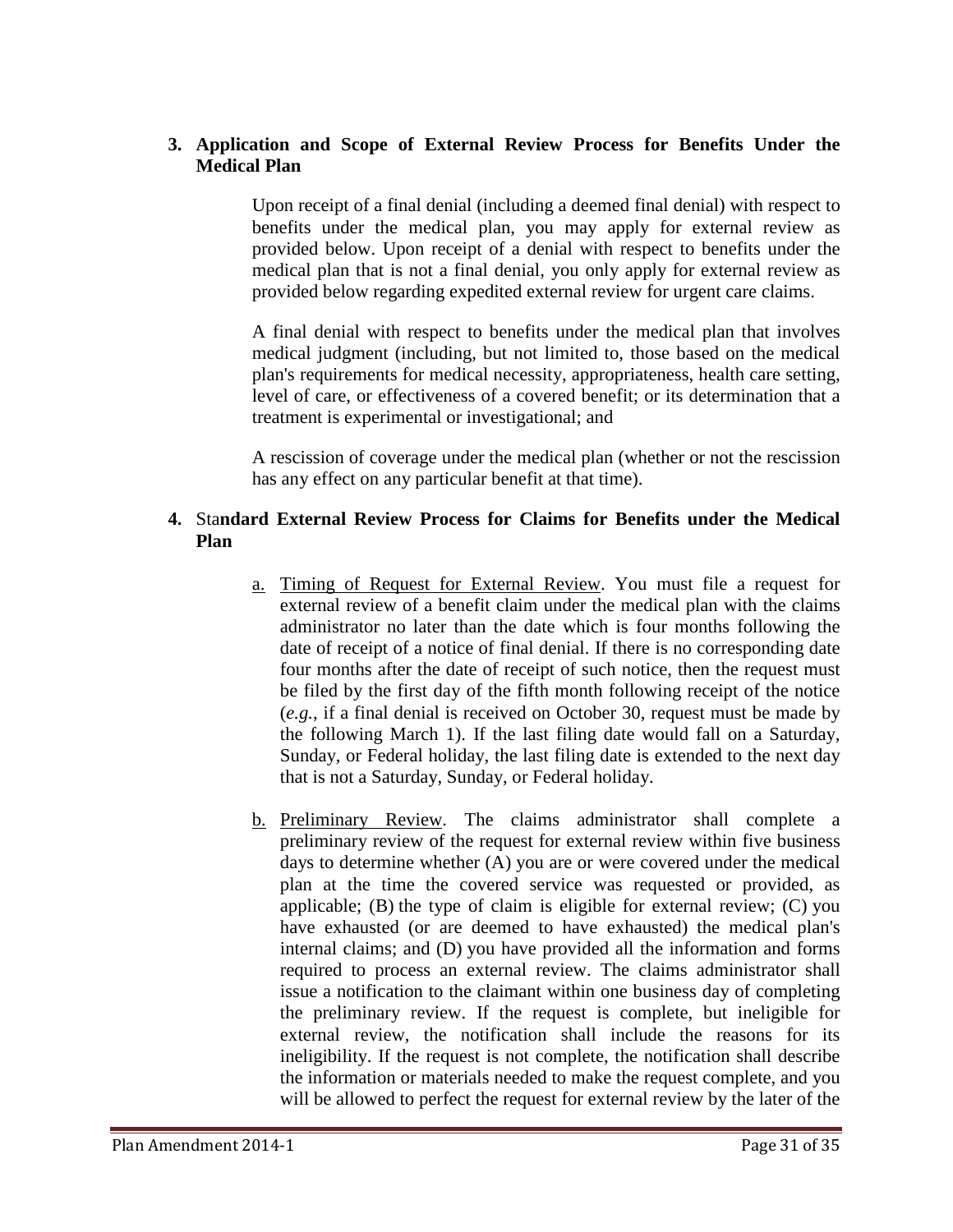four month filing period described above, or within the 48 hour period following the receipt of the notification.

c. Referral to Independent Review Organization (IRO). The claims administrator shall assign an independent review organization (IRO) to your request for external review. Upon assignment, the IRO will undertake the following tasks with respect to the request for external review:

Timely notify you in writing of the request's eligibility and acceptance for external review. This notice will include a statement that you may submit in writing to the IRO, within ten business days following the date of receipt of the notice, additional information that the IRO must consider when conducting the external review. The IRO is not required to, but may, accept and consider additional information submitted after ten business days.

Review all documents and any information considered in making a final denial received by the claims administrator. The claims administrator shall provide the IRO with such documents and information within five business days after the date of assignment of the IRO. Failure by the claims administrator to timely provide the documents and information shall not delay the conduct of the external review. If the claims administrator fails to timely provide the documents and information, the assigned IRO may terminate the external review and make a decision to reverse the final denial. In such case, the IRO shall notify you and the claims administrator of its decision within one business day.

Forward any information submitted by you to the claims administrator within one business day of receipt. Upon receipt of any such information, the claims administrator may reconsider its final denial that is the subject of the external review. Reconsideration by the claims administrator must not delay the external review. The external review may be terminated as a result of reconsideration only if the claims administrator decides to reverse its final denial and provide coverage or payment. In such case, the claims administrator must provide written notice of its decision to you and IRO within one business day, and the IRO shall then terminate the external review.

Review all information and documents timely received under a *de novo* standard. The IRO shall not be bound by any decisions or conclusions reached during the claims administrator's internal claims and appeals process. In addition to the information and documents provided, the IRO, to the extent the information and documents are available and the IRO considers them appropriate, shall further consider the following in reaching a decision: (i) your medical records; (ii) the attending health care professional's recommendation; (iii) reports from appropriate health care professionals and other documents submitted by the claims administrator,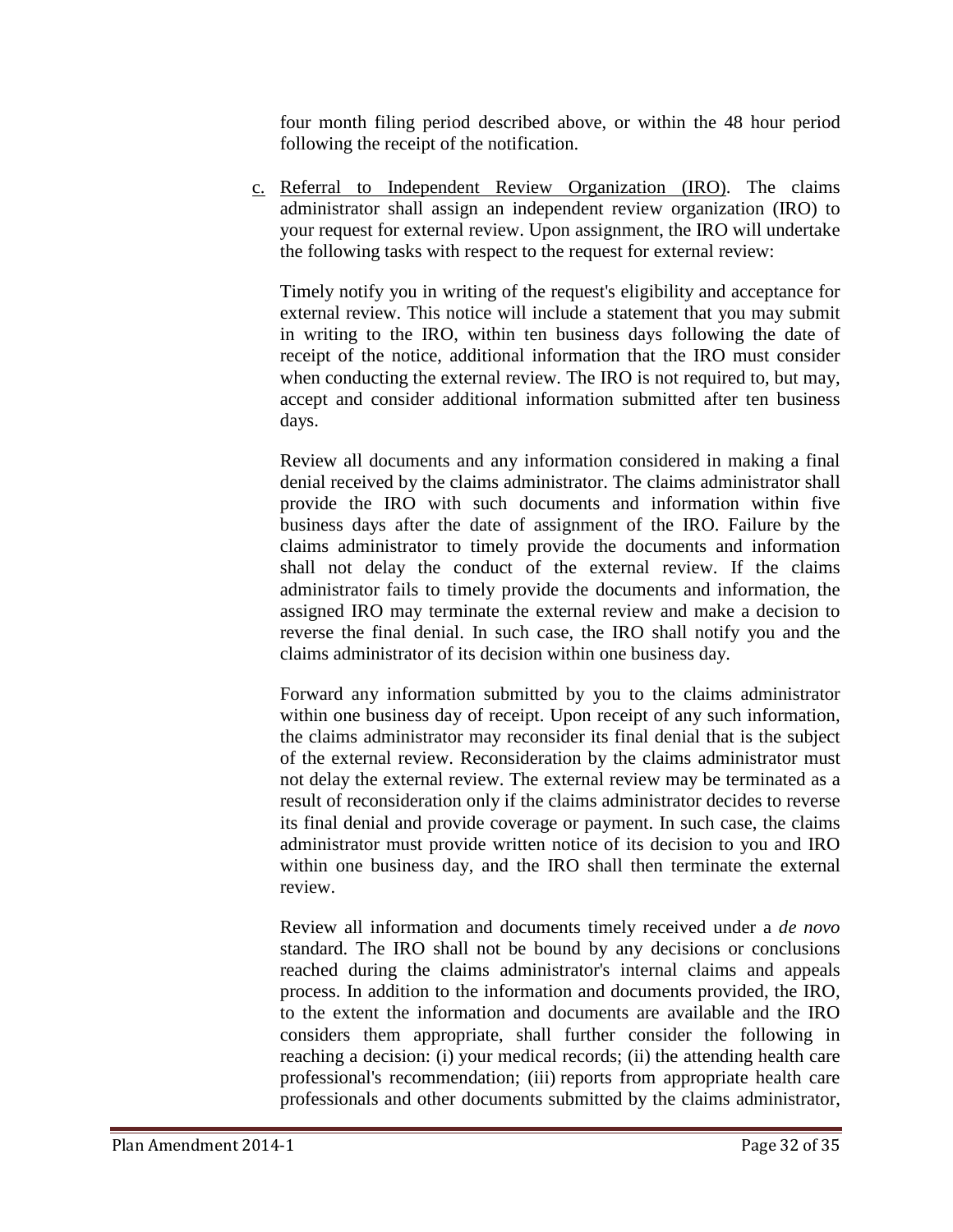you, or your physician; (iv) the terms of the applicable medical plan to ensure that the IRO's decision is not contrary to the terms of the medical plan, unless the terms are inconsistent with applicable law; (v) appropriate practice guidelines, which must include applicable evidence-based standards and may include any other practice guidelines developed by the Federal government, national or professional medical societies, boards, and associations; (vi) any applicable clinical review criteria developed and used by the medical plan, unless the criteria are inconsistent with the terms of the medical plan or with applicable law; and (vii) the opinion of the IRO's clinical reviewer(s) after considering the information described in this paragraph to the extent the information or documents are available and the clinical reviewer(s) consider appropriate.

- d. Notice of Final External Review Decision. The IRO shall provide written notice of its decision within 45 days after the IRO receives the request for external review. Such notice shall be delivered to you and the claims administrator and shall contain the following: (A) a general description of the reason for the request for external review, including information sufficient to identify the claim (including the date or dates of service, the health care provider, the claim amount (if applicable), the diagnosis code and its corresponding meaning, the treatment code and its corresponding meaning, and the reason for the previous denial); (B) the date the IRO received the assignment to conduct external review and the date of the decision; (C) references to the evidence or documentation, including specific coverage provisions and evidence-based standards, considered in reaching the decision; (D) a discussion of the principal reason or reasons for its decision, including the rationale for its decision and any evidencebased standards that were relied upon in making its decision; (E) a statement that the determination is binding except to the extent that other remedies may be available under state or Federal law to either the medical plan or you; (F) a statement that judicial review may be available to you; and (G) current contact information, including phone number, for any applicable office of health insurance consumer assistance or ombudsman established under Section 2793 of the Public Health Service Act.
- e. Reversal of Plan's Decision. If the final denial of the claims administrator is reversed by the decision, the medical plan shall immediately provide coverage or payment (including immediately authorizing or immediately paying benefits) for a claim, upon receipt of notice of such reversal.
- f. Maintenance of Records. The IROs shall maintain records of all claims and notices associated with an external review for six years. An IRO must make such records available for examination by you, the claims administrator, or a State or Federal oversight agency upon request, except where such disclosure would violate State or Federal privacy laws.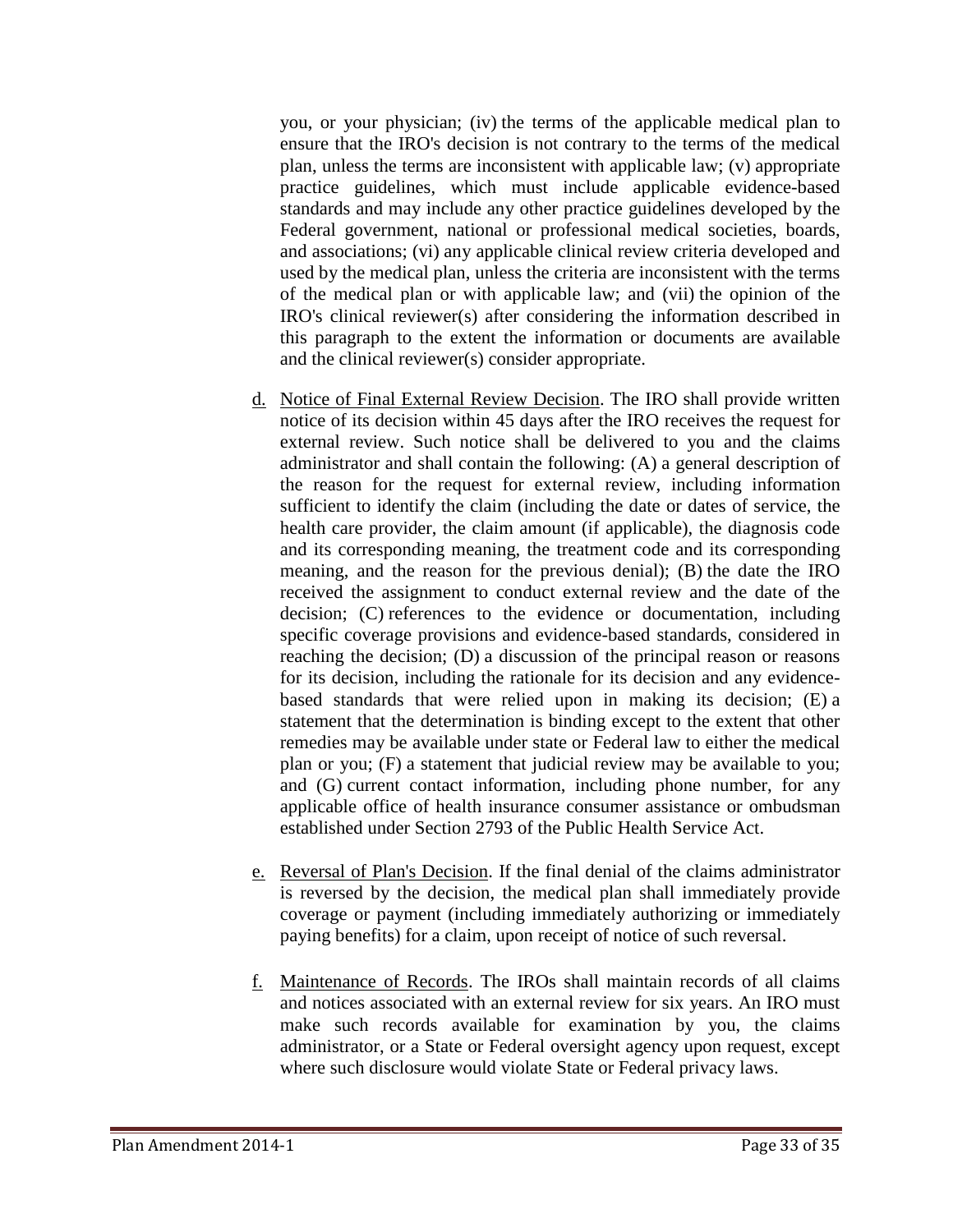## **5. Expedited External Review Process for Medical Plan**

a. Application of Expedited External Review. The medical plan shall allow you to make a request for expedited external review at the time you receive either:

A denial with respect to benefits under the medical plan, if the denial involves a medical condition of you for which the timeframe for completion of an internal appeal of an urgent care claim would seriously jeopardize your life or health or would jeopardize your ability to regain maximum function and you have filed a request for an appeal of an urgent care claim; or

A final denial with respect to benefits under the medical plan, if you have a medical condition where the timeframe for completion of a standard external review would seriously jeopardize your life or health or would jeopardize your ability to regain maximum function, or if the final denial concerns admission, availability of care, continued stay, or a health care item or service for which you received emergency services, but have not been discharged from a facility.

- b. Preliminary Review. Immediately upon receipt of a request for expedited external review, the claims administrator must determine whether the request meets the reviewability requirements set forth above. The claims administrator shall immediately send a notice that meets the requirements set forth for standard external review of you for its eligibility determination.
- c. Referral to Independent Review Organization (IRO). Upon a determination that a request is eligible for expedited external review following the preliminary review, the claims administrator shall assign an IRO pursuant to the requirements set forth above for standard external review. The claims administrator must provide or transmit all necessary documents and information considered in making the denial or final denial determination to the assigned IRO electronically or by telephone or facsimile or any other available expeditious method. The assigned IRO, to the extent the information or documents are available and the IRO considers them appropriate, shall consider the information or documents described above under the procedures for standard external review. In reaching a decision, the assigned IRO shall review the claim *de novo* and is not bound by any decisions or conclusions reached during the claims administrator's internal claims and appeals process.